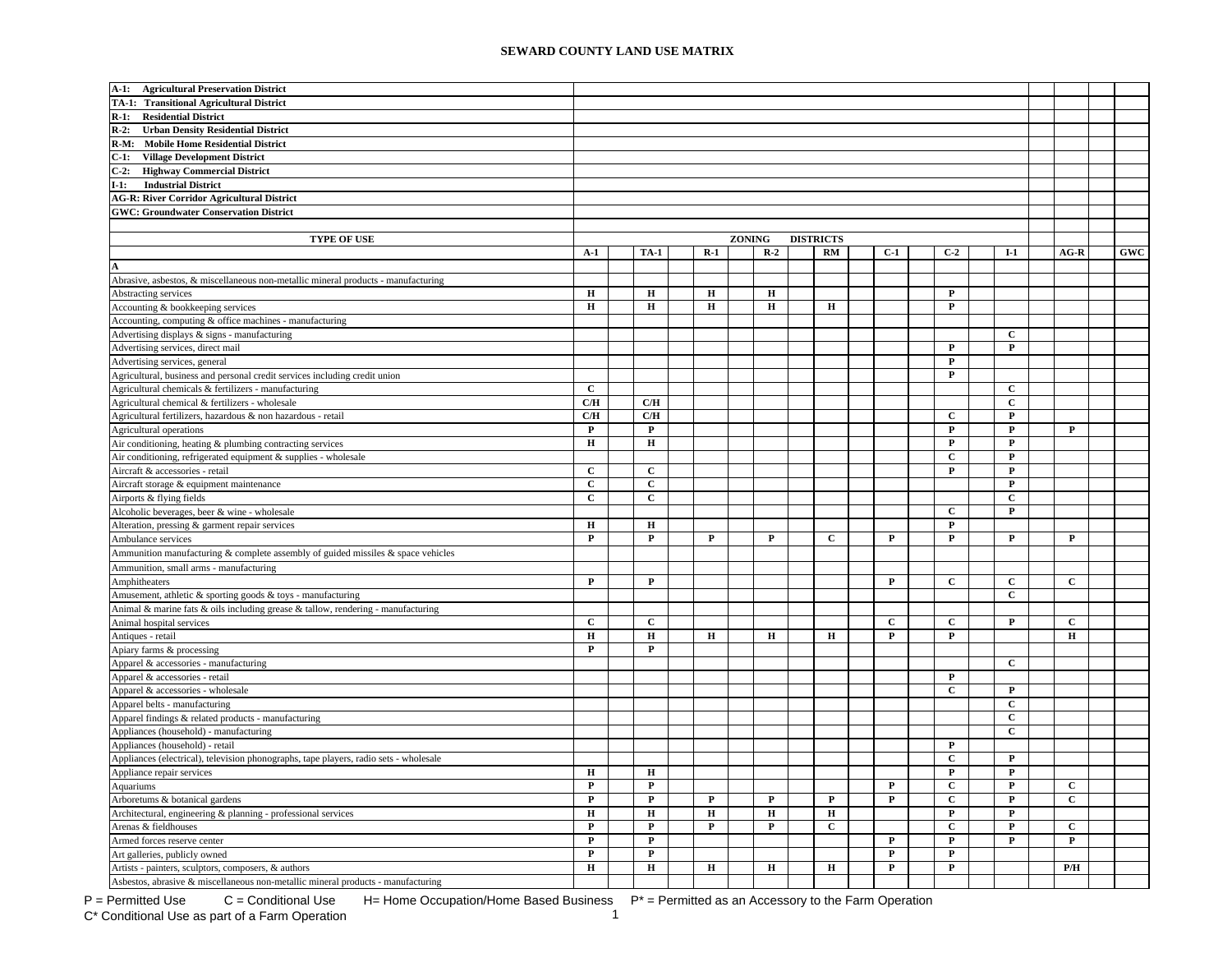| <b>TYPE OF USE</b>                                           |              |              |              | <b>ZONING</b> |             | <b>DISTRICTS</b> |             |                              |                   |                              |              |            |
|--------------------------------------------------------------|--------------|--------------|--------------|---------------|-------------|------------------|-------------|------------------------------|-------------------|------------------------------|--------------|------------|
|                                                              | $A-1$        | <b>TA-1</b>  | $R-1$        |               | $R-2$       |                  | RM          | $C-1$                        | $C-2$             | $I-1$                        | $AG-R$       | <b>GWC</b> |
| Asphalt felts & coating - manufacturing                      |              |              |              |               |             |                  |             |                              |                   |                              |              |            |
| Asphalt mixing plants                                        | $\mathbf C$  | $\mathbf{C}$ |              |               |             |                  |             | $\mathbf C$                  | $\mathbf{C}$      | $\mathbf{C}$                 |              |            |
| Athletic, amusement & sporting goods & toys - manufacturing  |              |              |              |               |             |                  |             |                              |                   | С                            |              |            |
| Athletic field or playfield                                  | $\mathbf P$  | $\mathbf P$  | $\mathbf{P}$ |               | $\mathbf P$ |                  | C           | $\mathbf{P}$                 | $\mathbf{C}$      | P                            | $\mathbf{C}$ |            |
| Auditing, accounting & bookkeeping services                  | $\bf H$      | $\bf H$      | $\bf H$      |               | $\mathbf H$ |                  | $\bf H$     | $\bf H$                      | $\mathbf P$       |                              |              |            |
| Auditoriums, public                                          | ${\bf P}$    | $\mathbf P$  | ${\bf P}$    |               | ${\bf P}$   |                  | $\mathbf C$ | $\mathbf{P}$                 | $\mathbf C$       | ${\bf P}$                    | $\mathbf{C}$ |            |
| Automatic temperature controls - manufacturing               |              |              |              |               |             |                  |             |                              |                   | $\mathbf{C}$                 |              |            |
| Automobile & other motor vehicle & equipment - manufacturing |              |              |              |               |             |                  |             |                              |                   |                              |              |            |
| Automobile & other motor vehicle repair services             | $\bf H$      | $\bf H$      |              |               |             |                  |             | $\mathbf C$                  | $\mathbf C$       | P                            |              |            |
| Automobile & other motor vehicles - retail                   |              |              |              |               |             |                  |             |                              | $\overline{P}$    | ${\bf P}$                    |              |            |
| Automobile & other motor vehicles - wholesale                |              |              |              |               |             |                  |             |                              | $\overline{c}$    | $\mathbf P$                  |              |            |
| Automobile & truck rental services                           |              |              |              |               |             |                  |             |                              | $\mathbf P$       | $\mathbf P$                  |              |            |
| Automobile equipment - wholesale                             |              |              |              |               |             |                  |             |                              | $\mathbf{C}$      | $\mathbf P$                  |              |            |
| Automobile parts & supplies - retail                         |              |              |              |               |             |                  |             | $\mathbf{C}$                 | $\mathbf{P}$      | $\mathbf{P}$                 |              |            |
| Automobile wash services                                     | $\mathbf{C}$ | $\mathbf{C}$ |              |               |             |                  |             | $\mathbf{C}$                 | $\mathbf{C}$      | $\mathbf{P}$                 |              |            |
|                                                              |              |              |              |               |             |                  |             |                              |                   |                              |              |            |
| R                                                            |              |              |              |               |             |                  |             |                              |                   |                              |              |            |
| Bags except textile bags - manufacturing                     |              |              |              |               |             |                  |             |                              |                   |                              |              |            |
| <b>Bait shops</b>                                            | $\mathbf{C}$ | $\mathbf{C}$ |              |               |             |                  |             |                              | $\mathbf{P}$      | $\mathbf P$                  | $\mathbf{C}$ |            |
| Bakeries non-manufacturing - retail                          |              |              |              |               |             |                  |             |                              | P                 | $\mathbf{P}$                 |              |            |
| <b>Banking</b> services                                      |              |              |              |               |             |                  |             |                              | $\mathbf P$       |                              |              |            |
| Barber services                                              | $\mathbf H$  | $\mathbf H$  | $\mathbf H$  |               | $\mathbf H$ |                  | $\mathbf H$ |                              | $\mathbf P$       | $\mathbf{P}$                 |              |            |
| Batch Plants - temporary                                     | $\mathbf C$  | $\mathbf C$  |              |               |             |                  |             | $\mathbf{C}$                 | $\overline{c}$    | $\mathbf C$                  |              |            |
| <b>Beauty services</b>                                       | $\bf H$      | $\bf H$      | $\mathbf H$  |               | $\bf H$     |                  | н           |                              | $\mathbf P$       | $\mathbf{P}$                 |              |            |
| Bed and breakfast residence                                  | $\mathbf C$  | $\mathbf C$  | $\mathbf C$  |               | $\mathbf C$ |                  |             |                              |                   |                              | $\mathbf{C}$ |            |
| Beer, wine & alcoholic beverages - wholesale                 |              |              |              |               |             |                  |             |                              | $\mathbf{C}$      | P                            |              |            |
|                                                              |              |              |              |               |             |                  |             |                              | $\mathbf P$       |                              |              |            |
| Bicycles - retail                                            |              |              |              |               |             |                  |             |                              |                   |                              |              |            |
| Biological products - manufacturing                          | C/H          | C/H          |              |               |             |                  |             | $\mathbf{C}$                 |                   | $\mathbf{C}$                 | $\mathbf{C}$ |            |
| Blacksmith & welding services                                |              |              |              |               |             |                  |             |                              |                   |                              |              |            |
| Blankbooks, loose leaf binders & devices-manuf. of           |              |              |              |               |             |                  |             |                              |                   |                              |              |            |
| Blast furnaces, steel works & rolling of ferrous metals      |              |              |              |               |             |                  |             |                              | P                 | P                            |              |            |
| Blueprinting & photocopying services                         |              |              |              |               |             |                  |             |                              |                   |                              | $\mathbf{C}$ |            |
| Boarding & rooming houses                                    |              |              |              |               |             |                  |             | $\mathbf{C}$                 |                   | $\mathbf c$                  |              |            |
| Boat building & repair services                              |              |              |              |               |             |                  |             |                              | $\mathbf P$       | P                            |              |            |
| Boat sales, service and rentals                              |              |              |              |               |             |                  |             | $\mathbf{C}$                 | $\mathbf{P}$      | $\mathbf{P}$                 |              |            |
| Boat building & repair, fiberglass                           |              |              |              |               |             |                  |             | $\mathbf{C}$                 |                   | $\mathbf{C}$                 |              |            |
| Bookbinding & misc. related work - manufacturing             |              |              |              |               |             |                  |             |                              |                   |                              |              |            |
| Bookkeeping, auditing & accounting services                  | $\mathbf H$  | $\mathbf H$  | $\mathbf H$  |               | $\mathbf H$ |                  |             | C/H                          | $\mathbf P$       |                              |              |            |
| Books, magazines & newspapers distributing - wholesale       |              |              |              |               |             |                  |             | $\mathbf C$                  | $\mathbf C$       | $\mathbf{P}$                 |              |            |
| Books - publishing & printing                                | C/H          | C/H          |              |               |             |                  |             | $\mathbf{C}$                 | $\mathbf P$       | P                            |              |            |
| Books - retail                                               |              |              |              |               |             |                  |             |                              | $\mathbf P$       |                              |              |            |
| Boot & shoe cut stock & findings - manufacturing             |              |              |              |               |             |                  |             | $\mathbf C$                  |                   | $\mathbf C$                  |              |            |
| Botanical gardens & arboretums                               | $\mathbf{P}$ | $\mathbf{P}$ | $\mathbf P$  |               | $\mathbf P$ |                  | P           | $\mathbf P$                  | $\mathbf{C}$      | P                            | $\mathbf{C}$ |            |
| Bottled gas - retail                                         |              |              |              |               |             |                  |             | $\mathbf C$                  | $\mathbf P$       | ${\bf P}$                    |              |            |
| Bottling & canning soft drinks & carbonated waters           |              |              |              |               |             |                  |             |                              | $\overline{c}$    | $\mathbf C$                  |              |            |
| Bowling alleys                                               |              |              |              |               |             |                  |             | $\overline{c}$               |                   | $\mathbf{P}$                 |              |            |
| Boxes and paperboard containers - manufacturing              |              |              |              |               |             |                  |             | $\mathbf{C}$                 |                   | $\mathbf C$                  |              |            |
| Brandy, brandy spirits & wine - manufacturing                |              |              |              |               |             |                  |             |                              |                   | $\mathbf C$                  |              |            |
| Brick & structural clay tile manufacturing                   |              |              |              |               |             |                  |             |                              |                   | $\mathbf{C}$                 |              |            |
| Brooms & brushes - manufacturing                             |              |              |              |               |             |                  |             |                              |                   | $\mathbf{C}$                 |              |            |
| Building construction - general contracting services         |              |              |              |               |             |                  |             | $\mathbf{C}$<br>$\mathbf{C}$ | $\mathbf{C}$<br>P | $\mathbf{P}$<br>$\mathbf{P}$ |              |            |
| Building materials - retail                                  |              |              |              |               |             |                  |             | $\mathbf{C}$                 | $\mathbf C$       | $\mathbf{P}$                 |              |            |
| Building materials & lumber - wholesale                      |              |              |              |               |             |                  |             |                              |                   |                              |              |            |
| Building paper & building board - manufacturing              |              |              |              |               |             |                  |             | $\mathbf C$                  |                   |                              |              |            |
| Bulk petroleum stations & terminals - wholesale              |              |              |              |               |             |                  |             | $\mathbf{C}$                 | $\mathbf{C}$      | $\mathbf{C}$<br>P            |              |            |
| Bus garaging & equipment maintenance                         | $\bf H$      | $\mathbf H$  | $\mathbf H$  |               | $\mathbf H$ |                  | $\bf H$     | $\mathbf{C}$<br>$\bf H$      | С<br>$\mathbf{P}$ |                              |              |            |
| Business & management consulting services                    |              |              |              |               |             |                  |             |                              |                   |                              |              |            |

P = Permitted Use  $C =$  Conditional Use H= Home Occupation/Home Based Business  $P^* =$  Permitted as an Accessory to the Farm Operation<br>C\* Conditional Use as part of a Farm Operation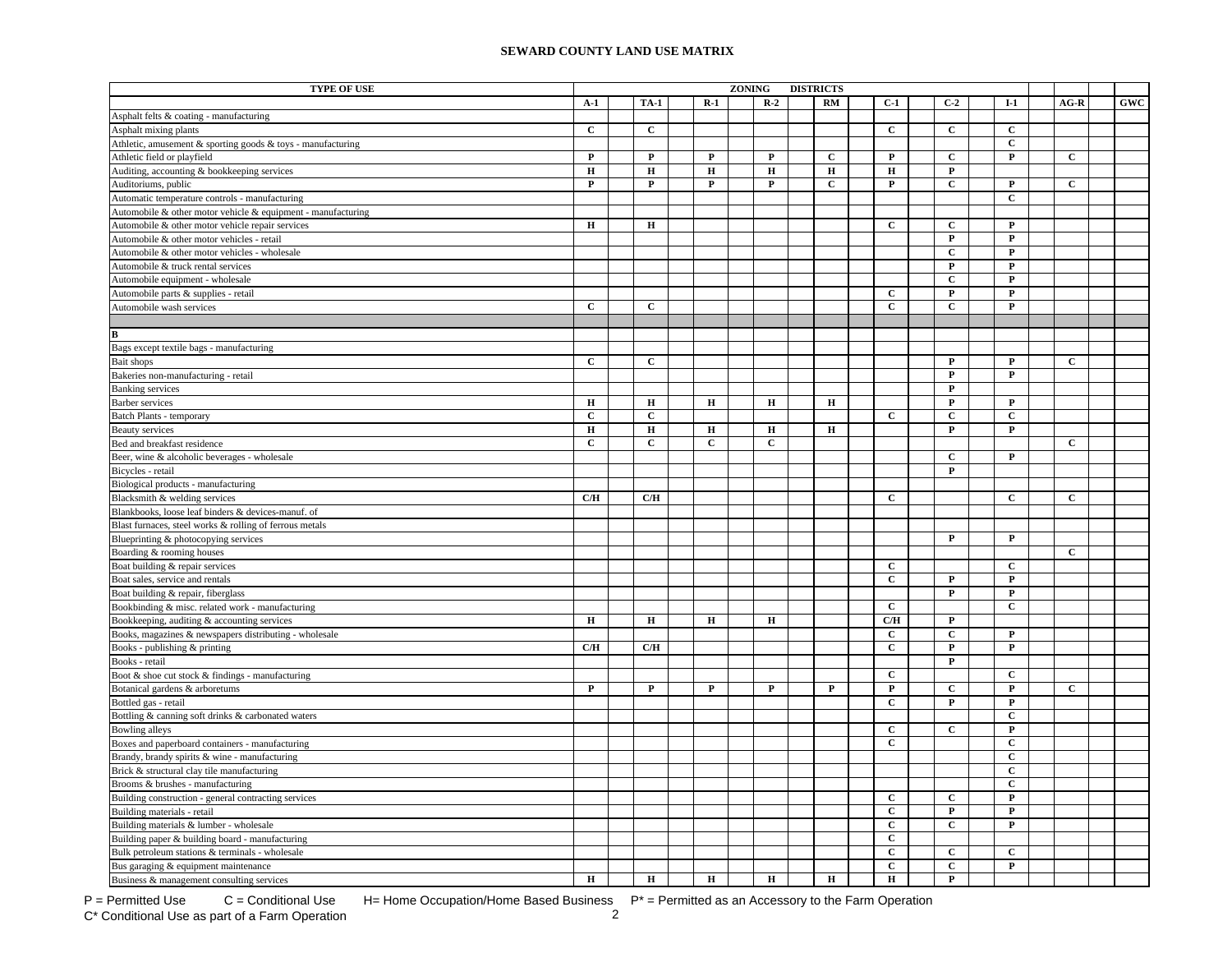| <b>TYPE OF USE</b>                                                                                                                    |                             |              |                  | ZONING |              | <b>DISTRICTS</b> |                   |                |                              |                  |              |            |
|---------------------------------------------------------------------------------------------------------------------------------------|-----------------------------|--------------|------------------|--------|--------------|------------------|-------------------|----------------|------------------------------|------------------|--------------|------------|
|                                                                                                                                       | $A-1$                       | <b>TA-1</b>  | $R-1$            |        | $R-2$        |                  | <b>RM</b>         | $C-1$          | $C-2$                        | $I-1$            | $AG-R$       | <b>GWC</b> |
| Business forms - manufacturing                                                                                                        |                             |              |                  |        |              |                  |                   |                |                              | $\mathbf{C}$     |              |            |
| Butter - manufacturing                                                                                                                |                             |              |                  |        |              |                  |                   |                |                              | $\mathbf C$      |              |            |
|                                                                                                                                       |                             |              |                  |        |              |                  |                   |                |                              |                  |              |            |
|                                                                                                                                       |                             |              |                  |        |              |                  |                   |                |                              |                  |              |            |
| Cabinet making - manufacturing                                                                                                        | н                           | $\bf H$      |                  |        |              |                  |                   | $\mathbf{C}$   |                              | $\mathbf{P}$     |              |            |
| Cable TV maintenance yard                                                                                                             | $\mathbf{P}$                | $\mathbf{P}$ |                  |        |              |                  |                   | $\mathbf{C}$   | $\mathbf{C}$                 | $\mathbf{P}$     |              |            |
| Cameras & photographic supplies - retail                                                                                              |                             |              |                  |        |              |                  |                   |                | P                            |                  |              |            |
| Camp grounds, general                                                                                                                 | ${\bf P}$                   | $\mathbf{P}$ |                  |        |              |                  | $\mathbf C$       |                | $\mathbf C$                  | $\mathbf C$      | $\mathbf c$  |            |
| Camp grounds, group                                                                                                                   | $\mathbf P$                 | $\mathbf P$  |                  |        |              |                  | $\mathbf{C}$      |                | $\mathbf C$                  | $\mathbf{C}$     | $\mathbf{C}$ |            |
| Candy & other confectionery products - manufacturing                                                                                  |                             |              |                  |        |              |                  |                   | $\mathbf{C}$   |                              | $\mathbf C$      |              |            |
| Candy, nut, & confectionery - retail                                                                                                  |                             |              |                  |        |              |                  |                   |                | $\mathbf{P}$                 |                  |              |            |
| Canes, parasols & umbrellas - manufacturing                                                                                           |                             |              |                  |        |              |                  |                   |                |                              | $\overline{c}$   |              |            |
| Canning & preserving of fruits, vegetables & seafood's - manufacturing                                                                |                             |              |                  |        |              |                  |                   |                |                              | $\mathbf{C}$     |              |            |
| Canvas products - manufacturing                                                                                                       |                             |              |                  |        |              |                  |                   |                |                              |                  |              |            |
| Carbon black - manufacturing                                                                                                          |                             |              |                  |        |              |                  |                   |                |                              |                  |              |            |
| Cardboard, paperboard & die-cut paper - manufacturing                                                                                 |                             |              |                  |        |              |                  |                   |                |                              | $\mathbf{P}$     |              |            |
| Carpentry & wood flooring services                                                                                                    |                             |              |                  |        |              |                  |                   |                | $\mathbf{C}$                 | $\mathbf{P}$     |              |            |
| Carpet & rug cleaning & repair service                                                                                                |                             |              |                  |        |              |                  |                   |                | $\mathbf{C}$                 | $\mathbf{P}$     |              |            |
| Carpet & rug - manufacturing                                                                                                          |                             |              |                  |        |              |                  |                   |                |                              | $\mathbf{C}$     |              |            |
| Cement (hydraulic) - manufacturing                                                                                                    |                             |              |                  |        |              |                  |                   | $\mathbf{C}$   |                              | $\mathbf C$      |              |            |
| Cemeteries                                                                                                                            | $\mathbf P$                 | $\mathbf{P}$ | $\mathbf{C}$     |        | $\mathbf{C}$ |                  |                   | $\mathbf{P}$   |                              |                  | $\mathbf{C}$ |            |
| Ceramic wall & floor tile - manufacturing                                                                                             |                             |              |                  |        |              |                  |                   |                |                              | $\mathbf{C}$     |              |            |
| Cereal preparations - manufacturing                                                                                                   |                             |              |                  |        |              |                  |                   |                |                              |                  |              |            |
| Charitable & welfare services                                                                                                         |                             |              |                  |        |              |                  |                   |                | P                            | P                |              |            |
| Cheese (natural & processed) - manufacturing                                                                                          | $\mathbf{P}^* / \mathbf{C}$ | $\mathbf{C}$ |                  |        |              |                  |                   |                |                              | $\mathbf{C}$     |              |            |
| Chemicals & fertilizers -mining                                                                                                       |                             |              |                  |        |              |                  |                   |                |                              |                  |              |            |
| Chemicals, agricultural, nonhazardous, wholesale                                                                                      |                             |              |                  |        |              |                  |                   | $\mathbf{C}$   | $\mathbf{C}$                 | P                |              |            |
| Chemicals, industrial, nonhazardous, wholesale                                                                                        |                             |              |                  |        |              |                  |                   | $\mathbf C$    | $\mathbf C$                  | $\mathbf P$      |              |            |
| Chemicals, industrial organic & inorganic - manufacturing                                                                             |                             |              |                  |        |              |                  |                   | $\mathbf{C}$   |                              | $\mathbf{C}$     |              |            |
| Chiropractors, optometrists, & other similar health services                                                                          |                             |              |                  |        |              |                  |                   |                | P                            | $\mathbf{P}$     |              |            |
| Churches, synagogues & temples                                                                                                        | ${\bf P}$                   | $\mathbf{P}$ | $\mathbf P$      |        | $\mathbf P$  |                  | $\mathbf{P}$      | $\mathbf{P}$   | $\overline{\mathbf{P}}$      |                  | $\mathbf{P}$ |            |
| Cigarettes & cigars - manufacturing                                                                                                   |                             |              |                  |        |              |                  |                   |                |                              |                  |              |            |
| Civic, social & fraternal associations                                                                                                | ${\bf P}$                   | $\mathbf P$  |                  |        | $\mathbf C$  |                  |                   | $\mathbf P$    | $\mathbf P$                  |                  |              |            |
| Civil Defense & related activities                                                                                                    | $\mathbf P$                 | P            | P                |        | P            |                  | P                 | $\mathbf{P}$   | P                            | P                | P            |            |
| Clay, ceramic & refractory minerals - mining                                                                                          |                             |              |                  |        |              |                  |                   |                |                              | $\mathbf C$      |              |            |
| Clay refractories - manufacturing                                                                                                     |                             |              |                  |        |              |                  |                   |                |                              | $\mathbf{C}$     |              |            |
| Clock, watch & jewelry repair services                                                                                                | $\mathbf H$                 | $\mathbf H$  |                  |        |              |                  |                   |                | P                            | P                |              |            |
|                                                                                                                                       |                             |              |                  |        |              |                  |                   |                |                              | C                |              |            |
| Clocks, watches, clockwork operated devices & parts - manufacturing                                                                   |                             |              |                  |        |              |                  |                   |                | $\mathbf{C}$                 | P                |              |            |
| Commercial & industrial machinery, equipment & supplies - wholesale<br>Commodity & securities brokers, dealers & exchanges & services |                             |              |                  |        |              |                  |                   |                | P                            |                  |              |            |
|                                                                                                                                       |                             |              |                  |        |              |                  |                   |                |                              | $\mathbf{C}$     |              |            |
| Communication equipment - manufacturing<br>Composting plants                                                                          | $\mathbf{C}$                | $\mathbf{C}$ |                  |        |              |                  |                   | $\mathbf{C}$   |                              |                  |              |            |
|                                                                                                                                       |                             |              |                  |        |              |                  |                   | $\mathbf{C}$   |                              | $\mathbf{C}$     |              |            |
| Concrete brick & block - manufacturing                                                                                                |                             |              |                  |        |              |                  |                   | $\mathbf C$    |                              | $\mathbf C$      |              |            |
| Concrete products - manufacturing                                                                                                     | $\mathbf{C}$                | $\mathbf{C}$ |                  |        |              |                  |                   | $\mathbf{C}$   | $\mathbf{C}$                 | С                |              |            |
| Concrete, ready-mix plants                                                                                                            |                             |              |                  |        |              |                  |                   | $\mathbf{C}$   |                              | $\mathbf{C}$     |              |            |
| Concrete construction & paving services                                                                                               |                             |              |                  |        |              |                  |                   |                | $\mathbf P$                  |                  |              |            |
| Confectionery, nut & candy - retail                                                                                                   |                             |              |                  |        |              |                  |                   |                | $\mathbf{C}$                 | $\mathbf{P}$     |              |            |
| Confectionery - wholesale                                                                                                             |                             |              |                  |        |              |                  |                   | $\mathbf{C}$   | $\mathbf C$                  | $\mathbf P$      |              |            |
| Construction & lumber materials - wholesale<br>Construction, mining, & materials handling machinery & equipment - manufacturing       |                             |              |                  |        |              |                  |                   | $\mathbf C$    |                              |                  |              |            |
|                                                                                                                                       |                             |              |                  |        |              |                  |                   | $\overline{c}$ |                              |                  |              |            |
| Construction equipment - retail                                                                                                       | $\mathbf C$                 | $\mathbf C$  |                  |        |              |                  |                   | $\mathbf{C}$   | $\mathbf P$<br>$\mathbf C$   | P<br>$\mathbf P$ |              |            |
| Construction services - temporary                                                                                                     |                             |              |                  |        |              |                  |                   |                |                              |                  |              |            |
| Convalescent,, nursing & rest home services                                                                                           | $\mathbf{P}$                | $\mathbf{P}$ | C<br>$\mathbf P$ |        | $\mathbf c$  |                  | C<br>$\mathbf{P}$ | $\overline{c}$ | $\mathbf{C}$<br>$\mathbf{C}$ |                  | $\mathbf P$  |            |
| Convents                                                                                                                              |                             |              |                  |        | P            |                  |                   |                |                              |                  |              |            |
| Convenience store                                                                                                                     |                             |              |                  |        |              |                  |                   | $\mathbf{C}$   | $\mathbf{C}$                 | $\mathbf{P}$     |              |            |
| Cosmetics, perfumes, & other toiletries - manufacturing                                                                               |                             |              |                  |        |              |                  |                   |                |                              | $\mathbf{C}$     |              |            |
| Country club                                                                                                                          | P                           | $\mathbf P$  | P                |        | P            |                  | P                 |                |                              |                  | $\mathbf{C}$ |            |

 $P =$  Permitted Use  $C =$  Conditional Use H= Home Occupation/Home Based Business  $P^* =$  Permitted as an Accessory to the Farm Operation<br>C\* Conditional Use as part of a Farm Operation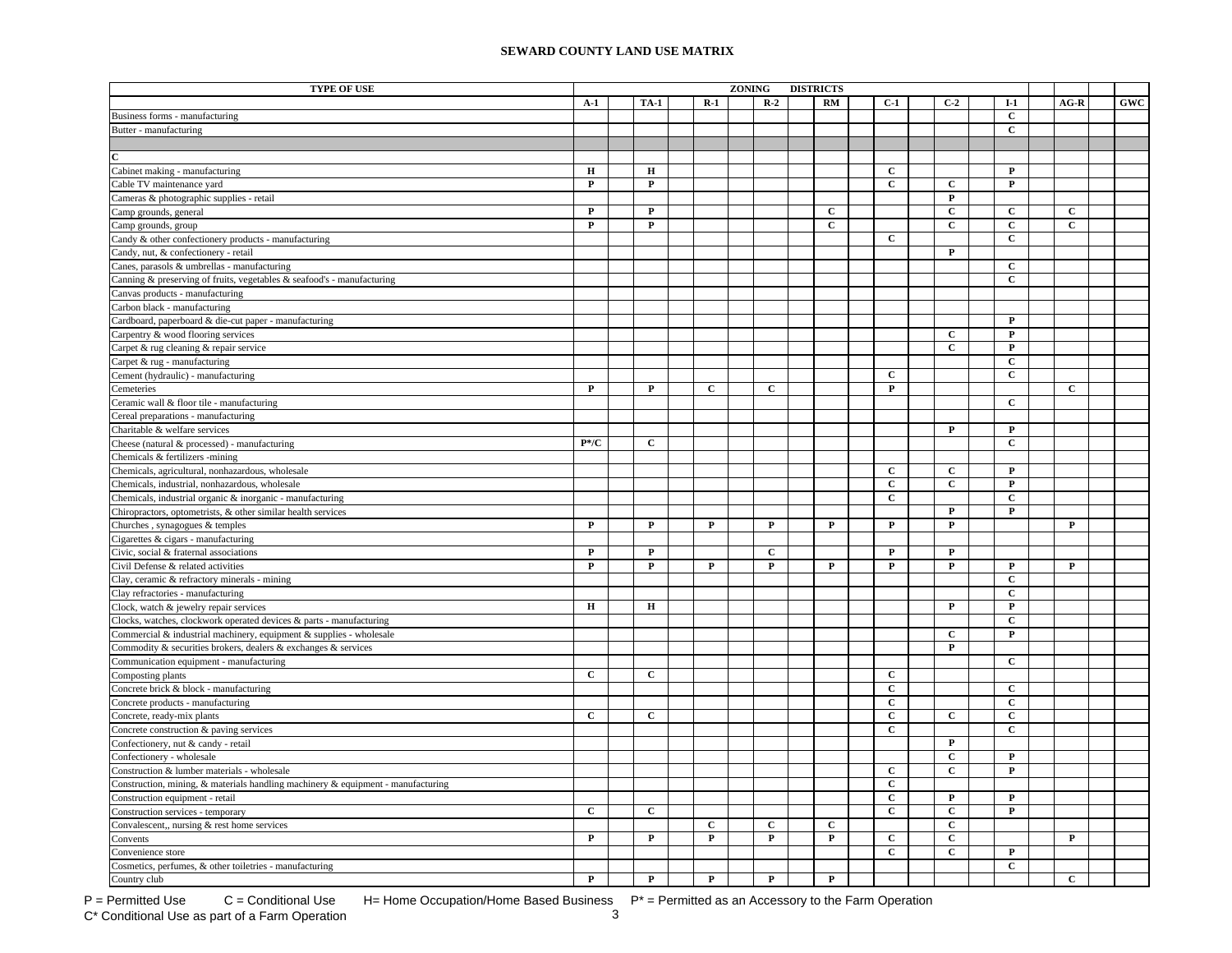| <b>TYPE OF USE</b>                                                                      |                             |              |              | ZONING |              | <b>DISTRICTS</b> |                   |                |                |                         |                |            |
|-----------------------------------------------------------------------------------------|-----------------------------|--------------|--------------|--------|--------------|------------------|-------------------|----------------|----------------|-------------------------|----------------|------------|
|                                                                                         | $A-1$                       | <b>TA-1</b>  | $R-1$        |        | $R-2$        |                  | RM                | $C-1$          | $C-2$          | $I-1$                   | $AG-R$         | <b>GWC</b> |
| Crating & packing services                                                              |                             |              |              |        |              |                  |                   |                | $\mathbf{C}$   | $\mathbf{P}$            |                |            |
| Credit reporting, adjustment & collection services                                      |                             |              |              |        |              |                  |                   | $\mathbf{C}$   | P              |                         |                |            |
| Credit unions & agricultural, business & personal credit services                       |                             |              |              |        |              |                  |                   | $\mathbf{C}$   | $\mathbf{P}$   |                         |                |            |
| Crematory, funeral & mortuary services                                                  | $\mathbf{C}$                | $\mathbf{P}$ | $\mathbf{C}$ |        | $\mathbf{C}$ |                  |                   | $\mathbf{C}$   | $\mathbf{C}$   | $\mathbf{P}$            |                |            |
| Curtains, draperies & upholstery - retail                                               |                             |              |              |        |              |                  |                   |                | $\mathbf{P}$   |                         |                |            |
| Cut stone & stone products - manufacturing                                              |                             |              |              |        |              |                  |                   | $\mathbf{C}$   |                | $\mathbf C$             |                |            |
|                                                                                         |                             |              |              |        |              |                  |                   |                |                |                         |                |            |
| D                                                                                       |                             |              |              |        |              |                  |                   |                |                |                         |                |            |
| Dairy products - retail                                                                 | $P*/C$                      | $\mathbf{C}$ |              |        |              |                  |                   |                | $\mathbf P$    |                         |                |            |
| Dairy products - wholesale                                                              | $\mathbf{P}$                | $\mathbf{P}$ |              |        |              |                  |                   |                | $\mathbf{C}$   | P                       |                |            |
| Day care centers                                                                        | $\bf H$                     | $\bf H$      | C/H          |        | P/C          |                  | $\mathbf H$       | $\mathbf{C}$   | $\mathbf C$    | $\mathbf C$             | C/H            |            |
| Dental equipment & supplies - manufacturing                                             |                             |              |              |        |              |                  |                   |                |                | $\mathbf{C}$            |                |            |
| Dental laboratory services                                                              |                             |              |              |        |              |                  |                   |                | $\mathbf{C}$   | P                       |                |            |
| Dental services                                                                         |                             |              |              |        |              |                  |                   |                | $\mathbf P$    |                         |                |            |
| Department stores - retail                                                              |                             |              |              |        |              |                  |                   |                | $\mathbf P$    |                         |                |            |
| Detective & protective services                                                         | $\mathbf H$                 | $\mathbf H$  | $\mathbf H$  |        | $\mathbf H$  |                  | $\mathbf H$       | $\mathbf H$    | $\mathbf P$    |                         |                |            |
| Direct mail advertising services                                                        |                             |              |              |        |              |                  |                   |                | $\mathbf{P}$   | P                       |                |            |
| Direct selling organizations - retail                                                   |                             |              |              |        |              |                  |                   |                | $\overline{P}$ |                         |                |            |
| Discount & variety stores - retail                                                      |                             |              |              |        |              |                  |                   |                | $\mathbf P$    |                         |                |            |
| Disinfecting & exterminating services                                                   |                             |              |              |        |              |                  |                   |                |                | $\mathbf C$             |                |            |
| Disposal site - commercial construction                                                 | $\mathbf{C}$                |              |              |        |              |                  |                   |                |                |                         |                |            |
| Disposal site - hazardous waste                                                         |                             |              |              |        |              |                  |                   |                |                |                         |                |            |
| Disposal site - nuclear waste                                                           |                             |              |              |        |              |                  |                   |                |                |                         |                |            |
| Distilling, rectifying, & blending liquors                                              |                             |              |              |        |              |                  |                   |                |                |                         |                |            |
| Dormitories, college                                                                    | $\mathbf{P}$                | $\mathbf{P}$ | $\mathbf c$  |        | $\mathbf{C}$ |                  |                   |                |                |                         |                |            |
| Draperies, curtains & upholstery - retail                                               |                             |              |              |        |              |                  |                   |                | P              |                         |                |            |
|                                                                                         |                             |              |              |        |              |                  |                   |                |                |                         |                |            |
| Drawing, rolling & extrusion of non-ferrous metals - manufacturing                      |                             |              |              |        |              |                  |                   |                | $\mathbf P$    |                         |                |            |
| Drug & proprietary - retail                                                             |                             |              |              |        |              |                  |                   |                | $\mathbf{C}$   | $\mathbf{P}$            |                |            |
| Drugs, drug proprietaries, & druggist sundries - wholesale                              |                             |              |              |        |              |                  |                   | $\mathbf{C}$   | $\mathbf P$    | ${\bf P}$               |                |            |
| Dry cleaning & laundering pickup services                                               |                             |              |              |        |              |                  |                   | $\mathbf C$    | $\overline{P}$ | ${\bf P}$               |                |            |
| Dry cleaning & laundering, self service                                                 |                             |              |              |        |              |                  |                   |                |                | $\overline{\mathbf{P}}$ |                |            |
| Dry cleaning, laundering & dyeing services, except rugs                                 |                             |              |              |        |              |                  |                   | $\mathbf{C}$   | $\mathbf P$    |                         |                |            |
| Dry goods & general merchandise - retail                                                |                             |              |              |        |              |                  |                   |                | $\mathbf{C}$   | $\mathbf{P}$            |                |            |
| Dry goods & notions - wholesale<br>Dude ranches                                         | $\mathbf C$                 | $\mathbf{P}$ |              |        |              |                  |                   |                |                |                         | $\overline{c}$ |            |
|                                                                                         |                             |              |              |        |              |                  |                   |                | $\mathbf{P}$   | P                       |                |            |
| Duplicating, mailing, & stenographic services                                           |                             |              |              |        | $\mathbf C$  |                  |                   | $\mathbf{C}$   |                |                         |                |            |
| Dwelling, elderly                                                                       |                             |              |              |        |              |                  |                   |                |                |                         |                |            |
| Dwelling, in nonresidential structure                                                   |                             |              |              |        |              |                  | P                 |                |                |                         |                |            |
| Dwelling, mobile home not on permanent foundation                                       |                             |              |              |        |              |                  |                   |                |                |                         |                |            |
| Dwelling, mobile home on permanent foundation                                           | $C^*$                       |              |              |        |              |                  | $\mathbf{P}$      |                |                |                         |                |            |
| Dwelling, multi-family                                                                  |                             |              |              |        | $\mathbf C$  |                  | P<br>$\mathbf{P}$ |                |                |                         |                |            |
| Dwelling, single-family                                                                 | $\mathbf{P}$                | $\mathbf{P}$ | P            |        | P            |                  |                   | $\mathbf{C}$   |                |                         | $\mathbf{P}$   |            |
| Dwelling, seasonal                                                                      |                             |              |              |        |              |                  |                   |                |                |                         | P              |            |
| Dwelling, two-family                                                                    |                             |              |              |        | $\mathbf{P}$ |                  | $\mathbf{P}$      | $\mathbf{C}$   |                |                         |                |            |
| Dyeing & finishing of textiles                                                          |                             |              |              |        |              |                  |                   |                |                |                         |                |            |
| Dyeing, dry cleaning & laundry services, except rugs                                    |                             |              |              |        |              |                  |                   | $\mathbf{C}$   |                | $\mathbf{P}$            |                |            |
|                                                                                         |                             |              |              |        |              |                  |                   |                |                |                         |                |            |
|                                                                                         |                             |              |              |        |              |                  |                   |                |                |                         |                |            |
| Earthenware, table & kitchen articles - manufacturing                                   |                             |              |              |        |              |                  |                   |                |                | $\mathbf{C}$            |                |            |
| Educational & scientific research services                                              |                             |              |              |        |              |                  |                   | $\mathbf{C}$   | $\mathbf{P}$   | P                       |                |            |
| Egg & poultry - retail                                                                  | $\mathbf{P}^* / \mathbf{C}$ |              |              |        |              |                  |                   |                | $\mathbf P$    |                         |                |            |
| Electrical apparatus & equipment, wiring supplies, & construction materials - wholesale |                             |              |              |        |              |                  |                   |                | $\mathbf{C}$   | ${\bf P}$               |                |            |
| Electrical contractor services                                                          | $\mathbf H$                 | $\mathbf H$  |              |        |              |                  |                   | $\mathbf{C}$   |                | $\mathbf P$             |                |            |
| Electrical appliances, phonographs, televisions, tape players & radio sets - wholesale  |                             |              |              |        |              |                  |                   | $\mathbf C$    | $\mathbf C$    | ${\bf P}$               |                |            |
| Electrical industrial apparatus - manufacturing                                         |                             |              |              |        |              |                  |                   | $\mathbf C$    |                | $\mathbf C$             |                |            |
| Electrical repair services, except radio & television                                   | $\bf H$                     | $\bf H$      |              |        |              |                  |                   | $\mathbf C$    | $\mathbf P$    | ${\bf P}$               |                |            |
| Electrical supplies - retail                                                            |                             |              |              |        |              |                  |                   | $\overline{c}$ | $\overline{P}$ | $\overline{P}$          |                |            |

P = Permitted Use  $C =$  Conditional Use H= Home Occupation/Home Based Business  $P^* =$  Permitted as an Accessory to the Farm Operation  $C^*$  Conditional Use as part of a Farm Operation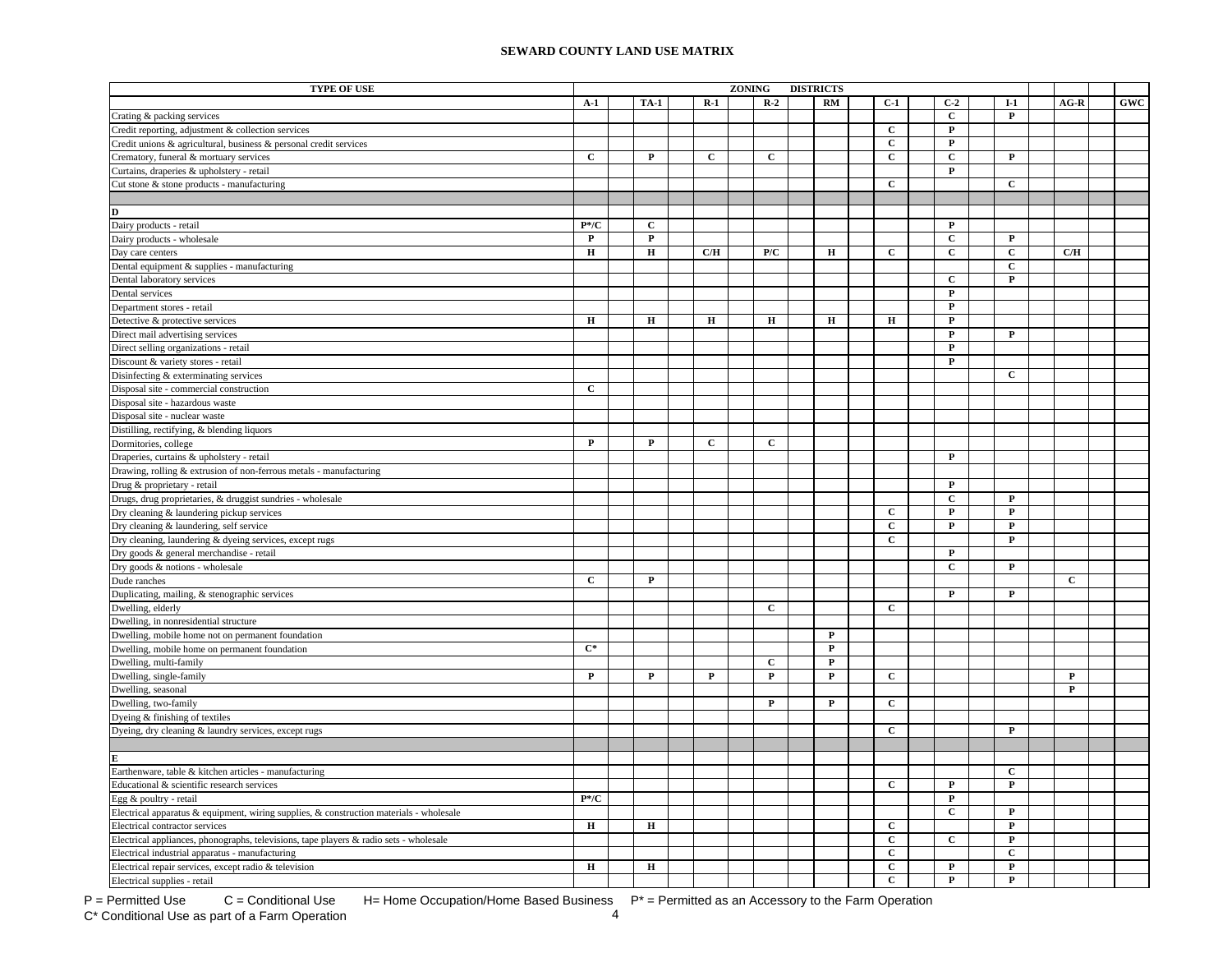| TYPE OF USE                                                                                        |              |              |              | <b>ZONING</b> |             | <b>DISTRICTS</b> |              |                |                |              |            |
|----------------------------------------------------------------------------------------------------|--------------|--------------|--------------|---------------|-------------|------------------|--------------|----------------|----------------|--------------|------------|
|                                                                                                    | $A-1$        | <b>TA-1</b>  | $R-1$        |               | $R-2$       | <b>RM</b>        | $C-1$        | $C-2$          | $I-1$          | $AG-R$       | <b>GWC</b> |
| Electrical transmission & distribution equipment - manufacturing                                   |              |              |              |               |             |                  |              |                |                |              |            |
| Electric generation plants                                                                         | $\mathbf P$  | $\mathbf{C}$ |              |               |             |                  | $\mathbf{C}$ |                | $\mathbf{C}$   |              |            |
| Electric utility maintenance yard                                                                  | $\mathbf P$  | $\mathbf{C}$ |              |               |             |                  | $\mathbf{C}$ |                | $\mathbf{C}$   |              |            |
| Electricity regulating substations                                                                 | ${\bf P}$    | $\mathbf{C}$ |              |               |             |                  | $\mathbf{C}$ | $\mathbf{C}$   | $\mathbf C$    |              |            |
| Electric lighting & wiring equipment - manufacturing                                               |              |              |              |               |             |                  |              |                | $\mathbf{C}$   |              |            |
| Electrometallurgical products & processing - manufacturing                                         |              |              |              |               |             |                  |              |                | $\mathbf{C}$   |              |            |
| Electronic components & accessories - manufacturing                                                |              |              |              |               |             |                  |              |                | $\mathbf C$    |              |            |
| Electronic parts & equipment - wholesale                                                           |              |              |              |               |             |                  |              |                | $\mathbf C$    |              |            |
| Electrotyping and stereotyping                                                                     |              |              |              |               |             |                  |              | $\mathbf P$    | $\mathbf P$    |              |            |
| <b>Employment services</b>                                                                         |              |              |              |               |             |                  |              | $\mathbf{P}$   |                |              |            |
| Engineering, planning architectural professional services                                          | $\mathbf H$  | $\mathbf H$  | $\mathbf H$  |               | $\mathbf H$ | н                | н            | $\mathbf{P}$   | $\mathbf{P}$   |              |            |
| Engineering, laboratory, & scientific & research instruments & associated equipment - manufactured |              |              |              |               |             |                  |              |                | $\overline{c}$ |              |            |
| Engines & turbines - manufacturing                                                                 |              |              |              |               |             |                  |              |                | $\mathbf C$    |              |            |
| Envelope - manufacturing                                                                           |              |              |              |               |             |                  |              |                | $\mathbf C$    |              |            |
| Equipment & supplies for service establishments - wholesale                                        |              |              |              |               |             |                  |              | $\mathbf{C}$   | $\mathbf{C}$   |              |            |
| Equipment rental & leasing services                                                                |              |              |              |               |             |                  | $\mathbf{C}$ | $\mathbf P$    | P              |              |            |
| Ethanol plants & mills                                                                             | $\mathbf{C}$ | $\mathbf{C}$ |              |               |             |                  | $\mathbf{C}$ |                | $\mathbf{C}$   |              |            |
| Exhibition halls                                                                                   | P            | P            | P            |               | P           | C                | P            | $\mathbf{C}$   | P              | $\mathbf{C}$ |            |
| Explosives - manufacturing                                                                         |              |              |              |               |             |                  |              |                |                |              |            |
| Exterminating                                                                                      | $\mathbf{C}$ | $\mathbf{C}$ |              |               |             |                  |              |                | $\mathbf P$    |              |            |
| Extracts & flavoring syrups - manufacturing                                                        |              |              |              |               |             |                  |              |                | $\mathbf{C}$   |              |            |
| Extrusion, drawing, & rolling of non-ferrous metals - manufacturing                                |              |              |              |               |             |                  |              |                |                |              |            |
|                                                                                                    |              |              |              |               |             |                  |              |                |                |              |            |
|                                                                                                    |              |              |              |               |             |                  |              |                |                |              |            |
| Fabricated structural metal products - manufacturing                                               |              |              |              |               |             |                  |              |                |                |              |            |
| Fabricated wire products - manufacturing                                                           |              |              |              |               |             |                  |              |                | C              |              |            |
| Fairgrounds                                                                                        | $\mathbf P$  | $\mathbf{P}$ |              |               |             |                  | $\mathbf P$  | $\mathbf{C}$   | $\mathbf P$    | $\mathbf{C}$ |            |
| Farm machinery & equipment - retail                                                                | $\mathbf P$  | $\mathbf C$  |              |               |             |                  |              | $\mathbf P$    | $\mathbf P$    |              |            |
| Farm machinery & equipment - manufacturing                                                         |              |              |              |               |             |                  |              |                | $\mathbf C$    |              |            |
| Farm machinery & equipment - wholesale                                                             | $\mathbf P$  | С            |              |               |             |                  |              | C              | $\mathbf P$    |              |            |
| Farm products warehousing & storage excluding stockyards - nonhazardous                            | $\mathbf P$  | $\mathbf C$  |              |               |             |                  |              |                | $\mathbf P$    |              |            |
| Farm supplies - retail                                                                             | P/H          | C/H          |              |               |             |                  |              | $\mathbf P$    | $\mathbf P$    |              |            |
| Farms & ranches - livestock other than dairy                                                       | $\mathbf P$  | $\mathbf{P}$ |              |               |             |                  |              |                |                | $\mathbf P$  |            |
| Farms, commercial forestry                                                                         | $\mathbf P$  | $\mathbf{P}$ |              |               |             |                  |              |                |                | ${\bf P}$    |            |
| Farms, dairy                                                                                       | P/C          |              |              |               |             |                  |              |                |                |              |            |
| Farms, grain crops                                                                                 | $\mathbf P$  | $\mathbf{P}$ |              |               |             |                  |              | P              |                | P            |            |
| Farms, hay & alfalfa                                                                               | $\mathbf P$  | $\mathbf{P}$ |              |               |             |                  |              | $\mathbf P$    |                | $\mathbf P$  |            |
| Farms, fiber crops                                                                                 | $\mathbf P$  | $\mathbf P$  |              |               |             |                  |              | P              |                | $\mathbf P$  |            |
| Farms, fruits, nuts or vegetables                                                                  | $\mathbf P$  | P            |              |               |             |                  |              | $\mathbf{P}$   |                | $\mathbf P$  |            |
| Farms, nursery stock                                                                               | $\mathbf P$  | P            |              |               |             |                  |              | $\mathbf{P}$   |                | $\mathbf{P}$ |            |
| Feeding operation - confined                                                                       | C            |              |              |               |             |                  |              |                |                |              |            |
| Feed preparation for animals & fowls                                                               | $\mathbf P$  | $\mathbf{P}$ |              |               |             |                  |              |                |                | $\mathbf{P}$ |            |
| Feeds, grains & hay - retail                                                                       | $\mathbf P$  | $\mathbf{P}$ |              |               |             |                  |              | $\mathbf{P}$   |                |              |            |
| Felt goods - manufacturing                                                                         |              |              |              |               |             |                  |              |                | $\mathbf{C}$   |              |            |
| Fertilizers, agricultural hazardous - retail                                                       | $\mathbf{C}$ | $\mathbf{C}$ |              |               |             |                  | $\mathbf{C}$ | $\mathbf{C}$   | $\mathbf{C}$   |              |            |
| Fertilizers, agricultural nonhazardous - retail                                                    | $\mathbf{C}$ | $\mathbf{C}$ |              |               |             |                  | $\mathbf{C}$ | $\mathbf{P}$   | $\mathbf{P}$   |              |            |
| Fertilizers & chemicals - mining                                                                   |              |              |              |               |             |                  |              |                |                |              |            |
| Fieldhouses & arenas                                                                               | $\mathbf P$  | $\mathbf P$  | $\mathbf P$  |               | $\mathbf P$ | $\mathbf c$      | $\mathbf P$  | $\mathbf C$    | $\mathbf P$    | $\mathbf c$  |            |
| Fire protection & related activities                                                               | $\mathbf P$  | $\mathbf{P}$ | $\mathbf{P}$ |               | $\mathbf P$ | P                | P            | $\mathbf{P}$   | P              | $\mathbf P$  |            |
| Fish & seafood's - retail                                                                          |              |              |              |               |             |                  |              | $\mathbf P$    |                |              |            |
| Fish & seafood's - wholesale                                                                       |              |              |              |               |             |                  |              | $\mathbf C$    | P              |              |            |
|                                                                                                    | ${\bf P}$    | $\mathbf{P}$ |              |               |             |                  |              |                |                | $\mathbf P$  |            |
| Fish farms                                                                                         |              |              |              |               |             |                  |              |                |                |              |            |
| Fish hatcheries                                                                                    | $\mathbf P$  | $\mathbf P$  |              |               |             |                  |              |                |                | $\mathbf P$  |            |
| Fishing & hunting clubs                                                                            | $\mathbf C$  | $\mathbf{C}$ | $\mathbf C$  |               |             |                  |              |                |                | $\mathbf C$  |            |
| Flat glass - manufacturing                                                                         |              |              |              |               |             |                  |              |                | $\mathbf{P}$   |              |            |
| Floor covering - retail                                                                            |              |              |              |               |             |                  | $\mathbf{C}$ | $\mathbf{P}$   |                |              |            |
| Florists - retail                                                                                  |              |              |              |               |             |                  |              | $\overline{P}$ |                |              |            |

C\* Conditional Use as part of a Farm Operation

P = Permitted Use  $C =$  Conditional Use H= Home Occupation/Home Based Business  $P^* =$  Permitted as an Accessory to the Farm Operation<br>C\* Conditional Use as part of a Farm Operation  $5$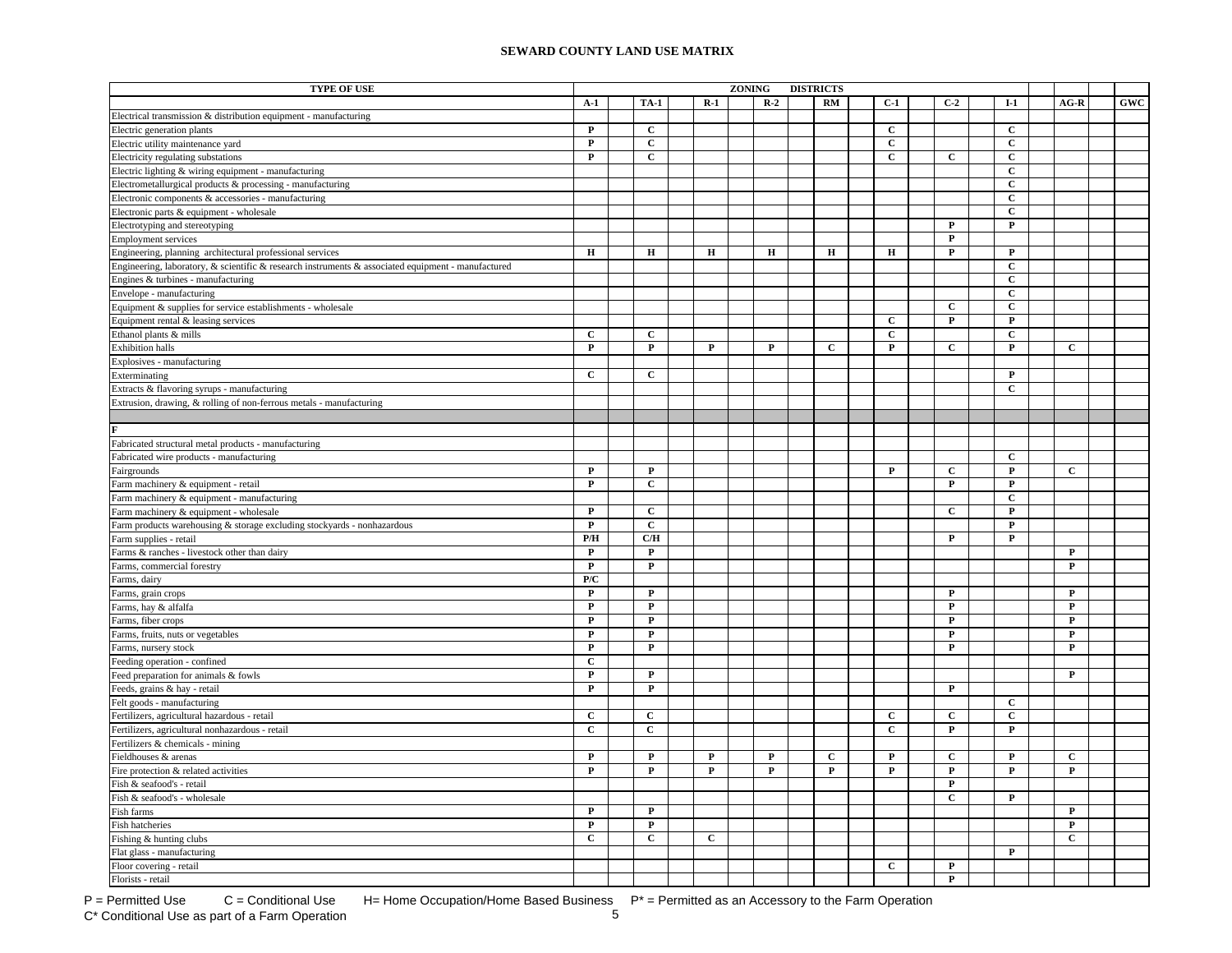| <b>TYPE OF USE</b>                                   |              |                         |              | <b>ZONING</b> |              | <b>DISTRICTS</b> |                |                         |                |             |     |
|------------------------------------------------------|--------------|-------------------------|--------------|---------------|--------------|------------------|----------------|-------------------------|----------------|-------------|-----|
|                                                      | $A-1$        | <b>TA-1</b>             | $R-1$        |               | $R-2$        | RM               | $C-1$          | $C-2$                   | $I-1$          | $AG-R$      | GWC |
| Flour & other grain mill products - manufacturing    |              |                         |              |               |              |                  |                |                         |                |             |     |
| Flour blending & preparing - manufacturing           |              |                         |              |               |              |                  |                |                         | $\mathbf{C}$   |             |     |
| Food lockers & storage services                      |              |                         |              |               |              |                  |                | $\mathbf{P}$            | $\mathbf{P}$   |             |     |
| Foundries, iron & steel - manufacturing              |              |                         |              |               |              |                  |                |                         |                |             |     |
| Foundries, nonferrous metals - manufacturing         |              |                         |              |               |              |                  |                |                         |                |             |     |
| Fraternal, civic & social associations               | $\mathbf{P}$ | $\mathbf{P}$            |              |               |              |                  | $\mathbf{P}$   | $\mathbf{P}$            |                |             |     |
| Fraternity & sorority houses                         | $\mathbf{P}$ | $\mathbf P$             | P            |               | $\mathbf P$  | $\mathbf P$      | $\mathbf{C}$   |                         |                |             |     |
| Freight forwarding services                          | $\mathbf C$  | $\mathbf C$             |              |               |              |                  | $\mathbf{C}$   | $\mathbf{C}$            | ${\bf P}$      |             |     |
|                                                      |              |                         |              |               |              |                  |                |                         | $\mathbf C$    |             |     |
| Frozen desserts & ice cream - manufacturing          | $\mathbf P$  | $\mathbf P$             |              |               |              |                  |                | $\mathbf C$             | ${\bf P}$      |             |     |
| Fruits & vegetables (fresh) - wholesale              | $\mathbf P$  | $\mathbf P$             |              |               |              |                  |                | $\mathbf{P}$            |                |             |     |
| Fruits & vegetables - retail                         |              |                         |              |               |              |                  | $\mathbf C$    | $\mathbf C$             | $\mathbf P$    |             |     |
| Fuel, except fuel oil & bottled gas - retail         | $\mathbf{C}$ |                         |              |               |              |                  | $\mathbf C$    | $\mathbf C$             | $\mathbf P$    |             |     |
| Fuel oil - retail                                    | $\mathbf C$  | $\mathbf{C}$            |              |               |              |                  | $\mathbf C$    | $\overline{c}$          |                |             |     |
| Funeral, mortuary & crematory services               |              |                         |              |               |              |                  |                |                         |                |             |     |
| Fur dressing & dyeing - manufacturing                |              |                         |              |               |              |                  |                |                         |                |             |     |
| Fur goods - manufacturing                            |              |                         |              |               |              |                  |                |                         |                |             |     |
| Fur repair & storage services                        |              |                         |              |               |              |                  | $\mathbf{C}$   | $\mathbf{C}$            | $\mathbf P$    |             |     |
| Furniture & home furnishings - wholesale             |              |                         |              |               |              |                  |                | $\mathbf{C}$            | P              |             |     |
| Furniture (household) - manufacturing                |              |                         |              |               |              |                  |                |                         | $\mathbf{C}$   |             |     |
| Furniture - retail                                   |              |                         |              |               |              |                  |                | $\mathbf{P}$            |                |             |     |
| Furniture repair & reupholstery services             |              |                         |              |               |              |                  |                | $\mathbf{C}$            | $\mathbf{P}$   |             |     |
| Fur apparel - retail                                 |              |                         |              |               |              |                  |                | $\mathbf P$             |                |             |     |
| Furs (raw), hides & skins - wholesale                |              |                         |              |               |              |                  |                | $\mathbf C$             | $\mathbf{P}$   |             |     |
|                                                      |              |                         |              |               |              |                  |                |                         |                |             |     |
| G                                                    |              |                         |              |               |              |                  |                |                         |                |             |     |
| Garden supplies & landscape nursery - retail         |              |                         |              |               |              |                  |                | $\mathbf P$             | P              |             |     |
| Garment repair, alteration & pressing services       |              |                         |              |               |              |                  | $\overline{c}$ | $\overline{\mathbf{P}}$ | ${\bf P}$      |             |     |
| Gas & petroleum (crude) drilling                     | $\mathbf{C}$ | $\mathbf c$             |              |               |              |                  |                |                         |                |             |     |
| Gas & petroleum (crude) field services               | $\mathbf C$  | $\mathbf C$             |              |               |              |                  |                |                         | $\mathbf C$    |             |     |
| Gasoline service stations - retail                   |              |                         |              |               |              |                  | $\mathbf{C}$   | $\mathbf C$             | $\mathbf P$    |             |     |
| Gas pressure control stations                        | ${\bf P}$    | $\overline{P}$          |              |               |              |                  | $\overline{c}$ |                         | $\mathbf P$    |             |     |
| Gas & ethanol production plants                      | $\mathbf C$  | $\overline{c}$          |              |               |              |                  | $\overline{c}$ |                         | $\mathbf{C}$   |             |     |
| Gas storage & distribution points                    | $\mathbf C$  | $\overline{c}$          |              |               |              |                  | $\mathbf C$    |                         | $\mathbf C$    |             |     |
| Gas utility maintenance yard                         | P            | $\mathbf P$             |              |               |              |                  | $\mathbf{C}$   |                         | C              |             |     |
| Gelatin & glue - manufacturing                       |              |                         |              |               |              |                  |                |                         |                |             |     |
| General contracting & building construction services |              |                         |              |               |              |                  |                | $\mathbf{C}$            | $\mathbf{P}$   |             |     |
| General stores - retail                              |              |                         |              |               |              |                  | $\mathbf{C}$   | $\mathbf P$             |                |             |     |
| Gifts, novelties & souvenirs - retail                |              |                         |              |               |              |                  |                | $\mathbf{P}$            |                |             |     |
| Glass & glassware, pressed or blown - manufacturing  |              |                         |              |               |              |                  |                |                         | $\mathbf{C}$   |             |     |
| Glass containers - manufacturing                     |              |                         |              |               |              |                  |                |                         | $\mathbf{C}$   |             |     |
| Glass, flat - manufacturing                          |              |                         |              |               |              |                  |                |                         | $\mathbf C$    |             |     |
| Glass, paint & wallpaper - retail                    |              |                         |              |               |              |                  |                | $\mathbf P$             | $\mathbf P$    |             |     |
| Glue & gelatin - manufacturing                       |              |                         |              |               |              |                  |                |                         |                |             |     |
| Go-cart tracks                                       | $\mathbf C$  | $\mathbf C$             |              |               |              |                  | $\mathbf C$    | $\mathbf C$             | $\mathbf C$    |             |     |
| Golf courses, public                                 | $\mathbf P$  | $\mathbf P$             | $\mathbf{P}$ |               | $\mathbf P$  | $\mathbf P$      | $\mathbf P$    | $\mathbf C$             |                | $\mathbf C$ |     |
| Golf driving ranges                                  | ${\bf P}$    | $\mathbf P$             | ${\bf P}$    |               | ${\bf P}$    | ${\bf P}$        | $\overline{P}$ | $\mathbf C$             |                | $\mathbf C$ |     |
| Gravel & sand quarrying                              | $\mathbf C$  | $\mathbf C$             |              |               |              |                  |                |                         |                | $\mathbf C$ |     |
| Grain - wholesale                                    | $\mathbf{P}$ | $\overline{\mathbf{P}}$ |              |               |              |                  | $\overline{c}$ | $\overline{c}$          | $\overline{c}$ |             |     |
| Grains, feeds & hay - retail                         | $\mathbf P$  | $\overline{\mathbf{P}}$ |              |               |              |                  | $\overline{c}$ | $\mathbf P$             |                |             |     |
| Grain mill products & flour - manufacturing          |              |                         |              |               |              |                  | $\mathbf C$    |                         | $\mathbf C$    |             |     |
| Greases & lubricating oils - manufacturing           |              |                         |              |               |              |                  |                |                         | $\mathbf{C}$   |             |     |
| Green houses                                         | $\mathbf C$  | $\overline{c}$          |              |               |              |                  | $\mathbf{C}$   |                         | $\mathbf P$    |             |     |
| Greeting card - manufacturing                        |              |                         |              |               |              |                  |                |                         | $\mathbf{C}$   |             |     |
| Grist milling services                               |              |                         |              |               |              |                  | $\mathbf{C}$   |                         | $\mathbf{C}$   |             |     |
| Groceries - retail                                   |              |                         |              |               |              |                  | $\mathbf{c}$   | $\mathbf{P}$            |                |             |     |
| Groceries - wholesale                                |              |                         |              |               |              |                  | $\mathbf{C}$   | $\mathbf{C}$            | P              |             |     |
| Group care home                                      |              | $\mathbf{C}$            | $\mathbf{C}$ |               | $\mathbf{C}$ | $\mathbf{C}$     |                |                         |                |             |     |

P = Permitted Use  $C =$  Conditional Use H= Home Occupation/Home Based Business  $P^* =$  Permitted as an Accessory to the Farm Operation<br>C\* Conditional Use as part of a Farm Operation by H= Home Occupation/Home Based Business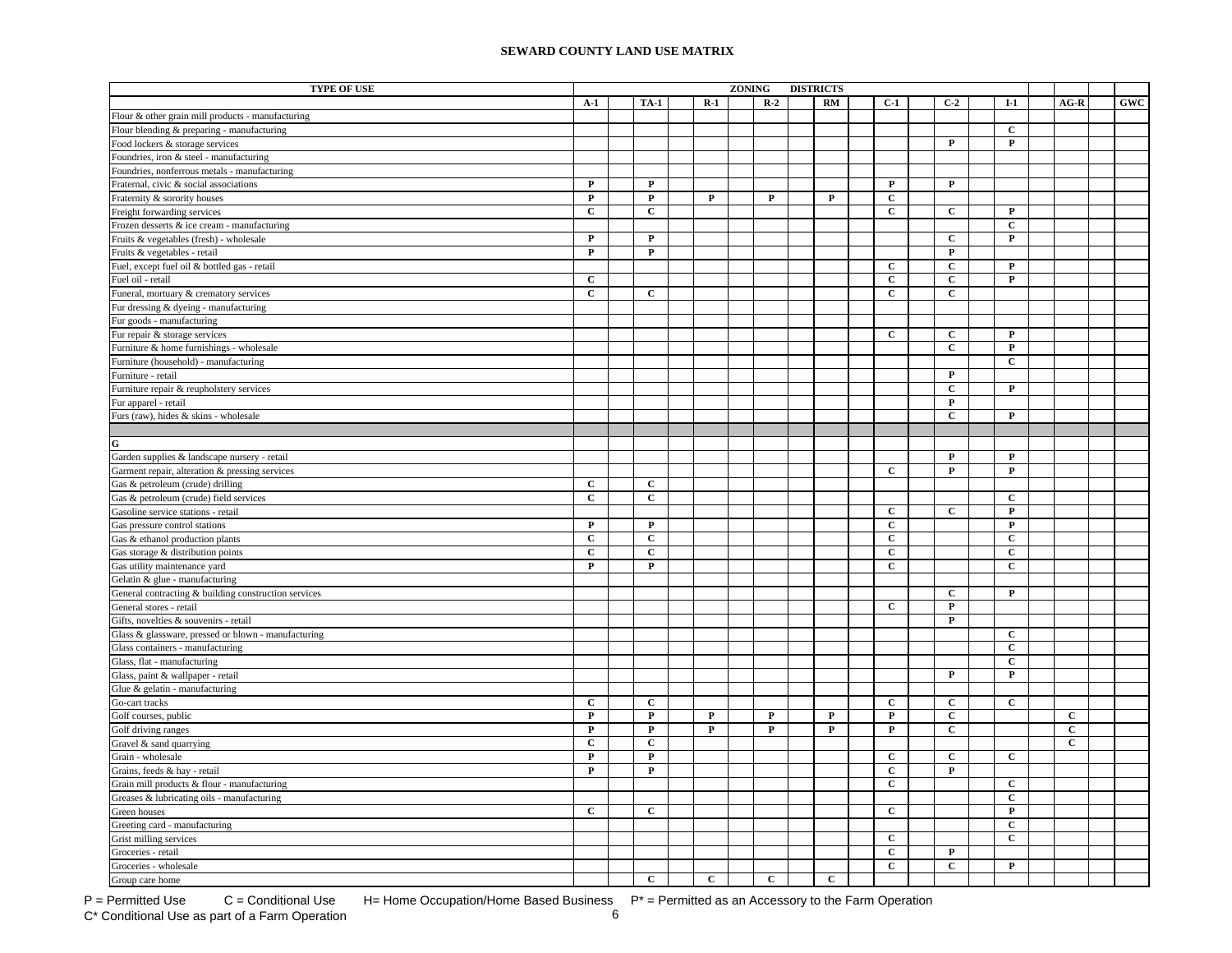| <b>TYPE OF USE</b>                                                                                       |              |              |              | ZONING |              | <b>DISTRICTS</b> |              |                |                |              |            |
|----------------------------------------------------------------------------------------------------------|--------------|--------------|--------------|--------|--------------|------------------|--------------|----------------|----------------|--------------|------------|
|                                                                                                          | $A-1$        | <b>TA-1</b>  | $R-1$        |        | $R-2$        | RM               | $C-1$        | $C-2$          | $I-1$          | $AG-R$       | <b>GWC</b> |
| Gum and wood chemicals - manufacturing                                                                   |              |              |              |        |              |                  |              |                |                |              |            |
| Guns, howitzers, mortars $\&$ re. equipment - manufacturing                                              |              |              |              |        |              |                  |              |                |                |              |            |
| Gymnasiums & athletic clubs                                                                              | P            | P            | P            |        | $\mathbf P$  | P                | P            | C              | P              | $\mathbf C$  |            |
| Gypsum products - manufacturing                                                                          |              |              |              |        |              |                  |              |                |                |              |            |
|                                                                                                          |              |              |              |        |              |                  |              |                |                |              |            |
| н                                                                                                        |              |              |              |        |              |                  |              |                |                |              |            |
| Handbags & other personal leather goods - manufacturing                                                  |              |              |              |        |              |                  |              |                |                |              |            |
| Hardware - retail                                                                                        |              |              |              |        |              |                  | $\mathbf{C}$ | $\mathbf{P}$   |                |              |            |
| Hardware - wholesale                                                                                     |              |              |              |        |              |                  | $\mathbf C$  | $\mathbf{C}$   | P              |              |            |
| Hardwood dimension & flooring - manufacturing                                                            |              |              |              |        |              |                  | $\mathbf{C}$ |                | $\mathbf C$    |              |            |
| Harvesting services                                                                                      | P            | $\mathbf{P}$ | $\mathbf H$  |        | $\mathbf H$  | $\mathbf H$      | $\bf H$      |                | $\mathbf P$    | $\mathbf{P}$ |            |
| Hats, caps, & millinery - manufacturing                                                                  |              |              |              |        |              |                  |              |                | $\mathbf C$    |              |            |
| Hay, grains & feeds - retail                                                                             |              |              |              |        |              |                  | $\mathbf{C}$ |                | $\mathbf{P}$   |              |            |
| Health resorts                                                                                           | $\mathbf{C}$ | C            | C            |        | C            |                  |              | C              | $\mathbf{C}$   | $\mathbf{C}$ |            |
| Health & exercise spas                                                                                   | $\mathbf{C}$ | $\mathbf{C}$ | $\mathbf{C}$ |        | $\mathbf C$  |                  |              | $\mathbf C$    | $\mathbf{C}$   | $\mathbf{C}$ |            |
| Hearing aids, optical goods, orthopedic appliances & other similar devices - retail                      |              |              |              |        |              |                  |              |                |                |              |            |
| Heating, air conditioning & plumbing contracting services                                                |              |              |              |        |              |                  | С            | $\mathbf{P}$   | $\mathbf P$    |              |            |
| Heating & plumbing equipment & supplies - retail                                                         |              |              |              |        |              |                  | $\mathbf{C}$ | $\mathbf P$    | $\mathbf P$    |              |            |
| Heating apparatus (except electrical) and plumbing fixtures - manufacturing                              |              |              |              |        |              |                  | $\mathbf C$  |                | $\mathbf C$    |              |            |
| Heliport pads                                                                                            | $\mathbf P$  | P            | $\mathbf P$  |        | $\mathbf{P}$ | $\mathbf P$      | $\mathbf P$  | $\mathbf P$    | $\mathbf P$    | P            |            |
| Hides, skins, & raw furs - wholesale                                                                     |              |              |              |        |              |                  | $\mathbf C$  | $\mathbf C$    | $\mathbf P$    |              |            |
| Historic & monument sites                                                                                | $\mathbf P$  | $\mathbf P$  | P            |        | $\mathbf P$  | $\mathbf P$      | $\mathbf P$  | $\mathbf P$    | $\mathbf P$    | $\mathbf{P}$ |            |
| Hobby supplies - retail                                                                                  |              |              |              |        |              |                  |              | $\overline{P}$ |                |              |            |
| Holding & investment services                                                                            | $\bf H$      | $\mathbf H$  | $\mathbf H$  |        | $\bf H$      | $\bf H$          | $\mathbf C$  | $\mathbf P$    |                |              |            |
| Hospital services                                                                                        |              | $\mathbf{P}$ | $\mathbf{C}$ |        | $\mathbf{C}$ |                  | $\mathbf C$  | $\mathbf{C}$   | $\mathbf P$    |              |            |
| Hotels, tourist courts, & motels                                                                         |              |              |              |        |              |                  | $\mathbf C$  | P              | $\mathbf P$    | C            |            |
| House Furnishings, textile (except curtains & draperies) - manufacturing                                 |              |              |              |        |              |                  |              |                | $\overline{c}$ |              |            |
| Household appliances - retail                                                                            |              |              |              |        |              |                  | $\mathbf C$  | $\mathbf{P}$   |                |              |            |
| Hunting & fishing clubs                                                                                  | $\mathbf{C}$ | $\mathbf C$  | $\mathbf C$  |        |              |                  |              |                |                | $\mathbf C$  |            |
|                                                                                                          |              |              |              |        |              |                  |              |                |                |              |            |
|                                                                                                          |              |              |              |        |              |                  |              |                |                |              |            |
| Ice cream & frozen desserts - manufacturing                                                              |              |              |              |        |              |                  |              |                | $\mathbf{C}$   |              |            |
| Ice - manufacturing                                                                                      |              |              |              |        |              |                  |              |                | $\mathbf{C}$   |              |            |
| Ice - retail                                                                                             |              |              |              |        |              |                  | $\mathbf{C}$ | $\mathbf{P}$   |                |              |            |
| Ice skating rinks, indoor                                                                                | $\mathbf P$  | $\mathbf{P}$ | $\mathbf{P}$ |        | $\mathbf{P}$ | $\mathbf P$      | $\mathbf P$  | $\mathbf C$    | $\mathbf P$    | $\mathbf{C}$ |            |
| Industrial laundry & lien supply services                                                                |              |              |              |        |              |                  | $\mathbf{C}$ | $\mathbf{C}$   | $\mathbf P$    |              |            |
| Industrial leather belting & packing - manufacturing                                                     |              |              |              |        |              |                  |              |                | $\mathbf{C}$   |              |            |
| Industrial & commercial machinery, equipment & supplies - wholesale                                      |              |              |              |        |              |                  | $\mathbf{C}$ | $\mathbf{C}$   | $\mathbf P$    |              |            |
| Industrial machinery equipment - manufacturing                                                           |              |              |              |        |              |                  |              |                | $\mathbf C$    |              |            |
| Industrial waste disposal                                                                                |              |              |              |        |              |                  |              |                |                |              |            |
| Instruments for mechanical measuring & controlling except automatic temperature controls - manufacturing |              |              |              |        |              |                  |              |                | $\mathbf C$    |              |            |
| Insurance agents & brokers services                                                                      | $\mathbf H$  | $\bf H$      | $\mathbf H$  |        | $\bf H$      | $\mathbf H$      | $\mathbf{C}$ | $\mathbf P$    | $\mathbf P$    |              |            |
| Insurance carriers                                                                                       |              |              |              |        |              |                  |              | $\mathbf{P}$   | $\mathbf P$    |              |            |
| Internet service                                                                                         |              |              |              |        |              |                  |              | $\mathbf P$    | $\mathbf P$    |              |            |
| Investment & holding services                                                                            | $\mathbf H$  | $\mathbf H$  | $\mathbf H$  |        | $\mathbf H$  | $\mathbf H$      | $\mathbf{C}$ | $\mathbf{P}$   |                |              |            |
|                                                                                                          |              |              |              |        |              |                  |              |                |                |              |            |
|                                                                                                          |              |              |              |        |              |                  |              |                |                |              |            |
| Janitorial services                                                                                      |              |              |              |        |              |                  | $\mathbf{C}$ | $\mathbf{P}$   | $\mathbf P$    |              |            |
| Jewelry & precious metals - manufacturing                                                                |              |              |              |        |              |                  |              |                | $\mathbf{C}$   |              |            |
| Jewelry - retail                                                                                         |              |              |              |        |              |                  | $\mathbf C$  | $\mathbf{P}$   |                |              |            |
| Jewelry, watch & clock repair services                                                                   | Н            | $\bf H$      |              |        |              |                  | $\mathbf{C}$ | $\mathbf P$    | $\mathbf P$    |              |            |
|                                                                                                          |              |              |              |        |              |                  |              |                |                |              |            |
| K                                                                                                        |              |              |              |        |              |                  |              |                |                |              |            |
| Kennels-commercial                                                                                       | $\mathbf C$  | $\mathbf{C}$ |              |        |              |                  |              |                | $\mathbf C$    |              |            |
| Kennels-private                                                                                          | $\mathbf P$  | $\mathbf P$  |              |        |              |                  | $\mathbf{C}$ |                | $\mathbf C$    |              |            |
| Knit goods - manufacturing                                                                               |              |              |              |        |              |                  |              |                | $\mathbf{C}$   |              |            |

 $P =$  Permitted Use  $C =$  Conditional Use H= Home Occupation/Home Based Business  $P^* =$  Permitted as an Accessory to the Farm Operation<br>C\* Conditional Use as part of a Farm Operation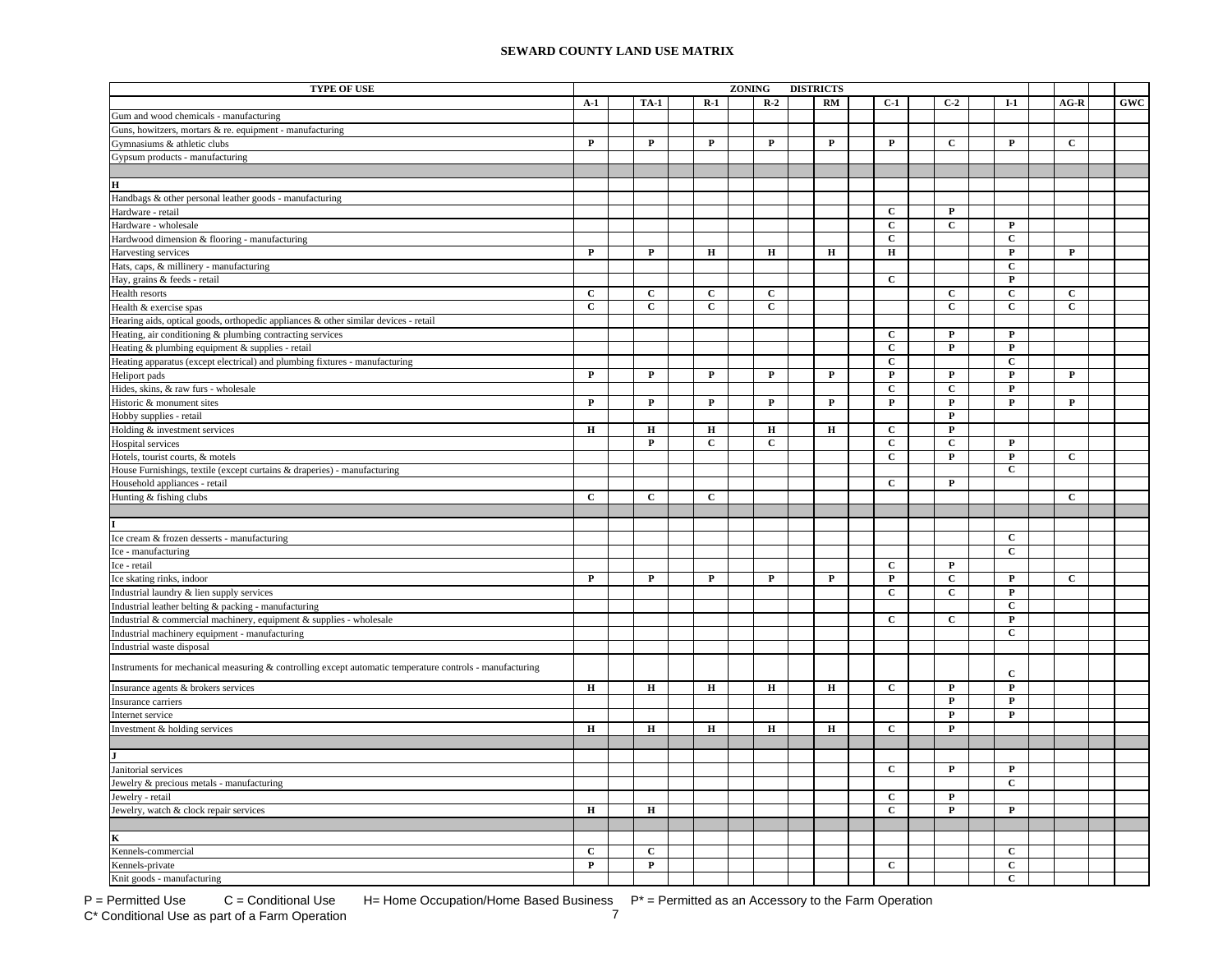| <b>SEWARD COUNTY LAND USE MATRIX</b> |  |  |  |
|--------------------------------------|--|--|--|
|--------------------------------------|--|--|--|

| <b>TYPE OF USE</b>                                                              |              |              |              | <b>ZONING</b> |              | <b>DISTRICTS</b> |                |              |                |              |            |
|---------------------------------------------------------------------------------|--------------|--------------|--------------|---------------|--------------|------------------|----------------|--------------|----------------|--------------|------------|
|                                                                                 | $A-1$        | <b>TA-1</b>  | $R-1$        |               | $R-2$        | <b>RM</b>        | $C-1$          | $C-2$        | $I-1$          | $AG-R$       | <b>GWC</b> |
|                                                                                 |              |              |              |               |              |                  |                |              |                |              |            |
|                                                                                 |              |              |              |               |              |                  |                |              |                |              |            |
| Labor unions & similar labor organizations                                      |              |              |              |               |              |                  | $\mathbf{C}$   | P            | P              |              |            |
| Lace goods - manufacturing                                                      |              |              |              |               |              |                  |                |              | $\mathbf C$    |              |            |
| Lamp shades - manufacturing                                                     |              |              |              |               |              |                  |                |              | $\mathbf C$    |              |            |
| Landscape contracting services                                                  | C/H          | C/H          | $\mathbf H$  |               | $\mathbf H$  | $\mathbf H$      | C/H            | $\mathbf{P}$ | $\mathbf P$    | $\mathbf C$  |            |
| Landscape nursery & garden supplies - retail                                    |              |              |              |               |              |                  | $\mathbf{C}$   | $\mathbf{P}$ | $\mathbf{P}$   |              |            |
| Lapidary work                                                                   |              |              |              |               |              |                  |                |              |                |              |            |
| Laundering & dry cleaning pickup service                                        |              |              |              |               |              |                  | $\mathbf{C}$   | $\mathbf{P}$ | $\mathbf{P}$   |              |            |
| Laundering & dry cleaning, self-service                                         |              |              |              |               |              |                  | $\mathbf C$    | P            | $\mathbf P$    |              |            |
| Laundering, dry cleaning & dyeing services, except rugs                         |              |              |              |               |              |                  | $\mathbf{C}$   | $\mathbf{P}$ | $\mathbf P$    |              |            |
| Lawn care - services                                                            | C/H          | C/H          | $\mathbf H$  |               | $\mathbf H$  | н                | C/H            | $\mathbf{C}$ | $\mathbf{P}$   | $\mathbf{C}$ |            |
| Leather & fleece lined clothing - manufacturing                                 |              |              |              |               |              |                  |                |              |                |              |            |
| Leather gloves & mittens - manufacturing                                        |              |              |              |               |              |                  |                |              |                |              |            |
| Leather tanning & finishing - manufacturing                                     |              |              |              |               |              |                  |                |              | $\mathbf{C}$   |              |            |
| Legal services                                                                  | $\mathbf H$  | $\mathbf H$  | н            |               | $\mathbf H$  | $\bf H$          | C/H            | $\mathbf{P}$ |                |              |            |
| Libraries                                                                       | $\mathbf P$  | $\mathbf{P}$ | $\mathbf P$  |               | ${\bf P}$    | $\mathbf{C}$     | $\mathbf P$    | $\mathbf{P}$ | $\mathbf P$    | $\mathbf{P}$ |            |
| Lime products - manufacturing                                                   |              |              |              |               |              |                  |                |              |                |              |            |
| Linen supply & industrial laundry services                                      |              |              |              |               |              |                  |                | $\mathbf C$  | $\mathbf P$    |              |            |
| Linoleum, asphalt-felt-base, and other hard surface floor cover - manufacturing |              |              |              |               |              |                  |                |              |                |              |            |
| Liquid petroleum gas - wholesale                                                |              |              |              |               |              |                  |                | $\mathbf{C}$ | $\mathbf P$    |              |            |
| Liquor - retail                                                                 |              |              |              |               |              |                  | $\mathbf{C}$   | $\mathbf P$  |                |              |            |
| Livestock feeding operations                                                    | $\mathbf C$  |              |              |               |              |                  |                |              |                |              |            |
| Livestock-wholesale                                                             | $\mathbf C$  |              |              |               |              |                  |                |              |                |              |            |
| Locksmith services                                                              |              |              |              |               |              |                  | $\mathbf{C}$   | $\mathbf{P}$ | $\mathbf P$    |              |            |
| Lubricating oils & greases - manufacturing                                      |              |              |              |               |              |                  |                |              | $\mathbf C$    |              |            |
| Luggage - manufacturing                                                         |              |              |              |               |              |                  |                |              | $\overline{c}$ |              |            |
| Lumber & building materials - wholesale                                         |              |              |              |               |              |                  |                | $\mathbf{C}$ | $\mathbf{P}$   |              |            |
| Lumber yards - retail                                                           |              |              |              |               |              |                  |                | P            | $\mathbf{P}$   |              |            |
|                                                                                 |              |              |              |               |              |                  |                |              |                |              |            |
| $\mathbf M$                                                                     |              |              |              |               |              |                  |                |              |                |              |            |
| Machine shop - manufacturing                                                    |              |              |              |               |              |                  |                |              | $\mathbf{C}$   |              |            |
| Magazines & newspapers - retail                                                 |              |              |              |               |              |                  | $\mathbf{C}$   | $\mathbf{P}$ | $\mathbf{P}$   |              |            |
| Magazines, books, & newspapers distributing - wholesale                         |              |              |              |               |              |                  | $\mathbf{C}$   | $\mathbf{C}$ | $\mathbf{P}$   |              |            |
| Mail order houses - retail                                                      |              |              |              |               |              |                  | $\mathbf{C}$   | $\mathbf P$  | $\mathbf{P}$   |              |            |
| Mailing, duplicating, & stenographic services                                   |              |              |              |               |              |                  | $\mathbf C$    | $\mathbf{P}$ | $\mathbf{P}$   |              |            |
| Malt liquors - manufacturing                                                    |              |              |              |               |              |                  |                |              | $\mathbf{C}$   |              |            |
| Management & business consulting services                                       | Н            | $\bf H$      | $\, {\bf H}$ |               | $\, {\bf H}$ | $\mathbf H$      | C/H            | $\mathbf{P}$ |                |              |            |
| Masonry, stonework, tile setting & plastering services                          |              |              |              |               |              |                  | $\mathbf{C}$   | $\mathbf{C}$ | P              |              |            |
| Massage services                                                                |              |              |              |               |              |                  |                | $\mathbf C$  |                |              |            |
| Matches - manufacturing                                                         |              |              |              |               |              |                  |                |              |                |              |            |
| Mausoleums                                                                      | ${\bf P}$    | $\mathbf{P}$ | $\mathbf P$  |               | $\mathbf P$  |                  |                | $\mathbf{C}$ |                | $\mathbf C$  |            |
| Meat & meat packing products - wholesale                                        |              |              |              |               |              |                  | $\mathbf{C}$   | $\mathbf{C}$ | $\mathbf P$    |              |            |
| Meat packing - manufacturing                                                    |              |              |              |               |              |                  |                |              |                |              |            |
| Meats - retail                                                                  |              |              |              |               |              |                  | $\overline{c}$ | $\mathbf{P}$ |                |              |            |
| Medical & surgical instruments & apparatus - manufacturing                      |              |              |              |               |              |                  |                |              | $\mathbf C$    |              |            |
| Medical clinics, out-patient services                                           |              |              | $\mathbf{c}$ |               | $\mathbf{C}$ | $\mathbf{C}$     | $\mathbf{C}$   | P            | $\mathbf P$    |              |            |
| Medical laboratory services                                                     |              |              |              |               |              |                  | $\mathbf{C}$   | P            | $\mathbf P$    |              |            |
| Medical chemicals - manufacturing                                               |              |              |              |               |              |                  |                |              | $\mathbf{C}$   |              |            |
| Metal cans - manufacturing                                                      |              |              |              |               |              |                  |                |              |                |              |            |
| Metal coating, engraving, and allied services - manufacturing                   |              |              |              |               |              |                  |                |              |                |              |            |
| Metal mining services                                                           | $\mathbf{C}$ | $\mathbf{C}$ |              |               |              |                  |                |              |                | $\mathbf{C}$ |            |
| Metal ore mining                                                                | $\mathbf{C}$ | $\mathbf{C}$ |              |               |              |                  |                |              |                | $\mathbf{C}$ |            |
| Metal products, fabricated structural - manufacturing                           |              |              |              |               |              |                  |                |              |                |              |            |
| Metals & minerals, except petroleum products & scrap - wholesale                |              |              |              |               |              |                  |                | $\mathbf{C}$ | $\mathbf P$    |              |            |
| Metals, nonferrous, rolling, drawing, & extrusion - manufacturing               |              |              |              |               |              |                  |                |              |                |              |            |
| Metal stamping - manufacturing                                                  |              |              |              |               |              |                  |                |              |                |              |            |

P = Permitted Use  $C =$  Conditional Use H= Home Occupation/Home Based Business  $P^* =$  Permitted as an Accessory to the Farm Operation<br>C\* Conditional Use as part of a Farm Operation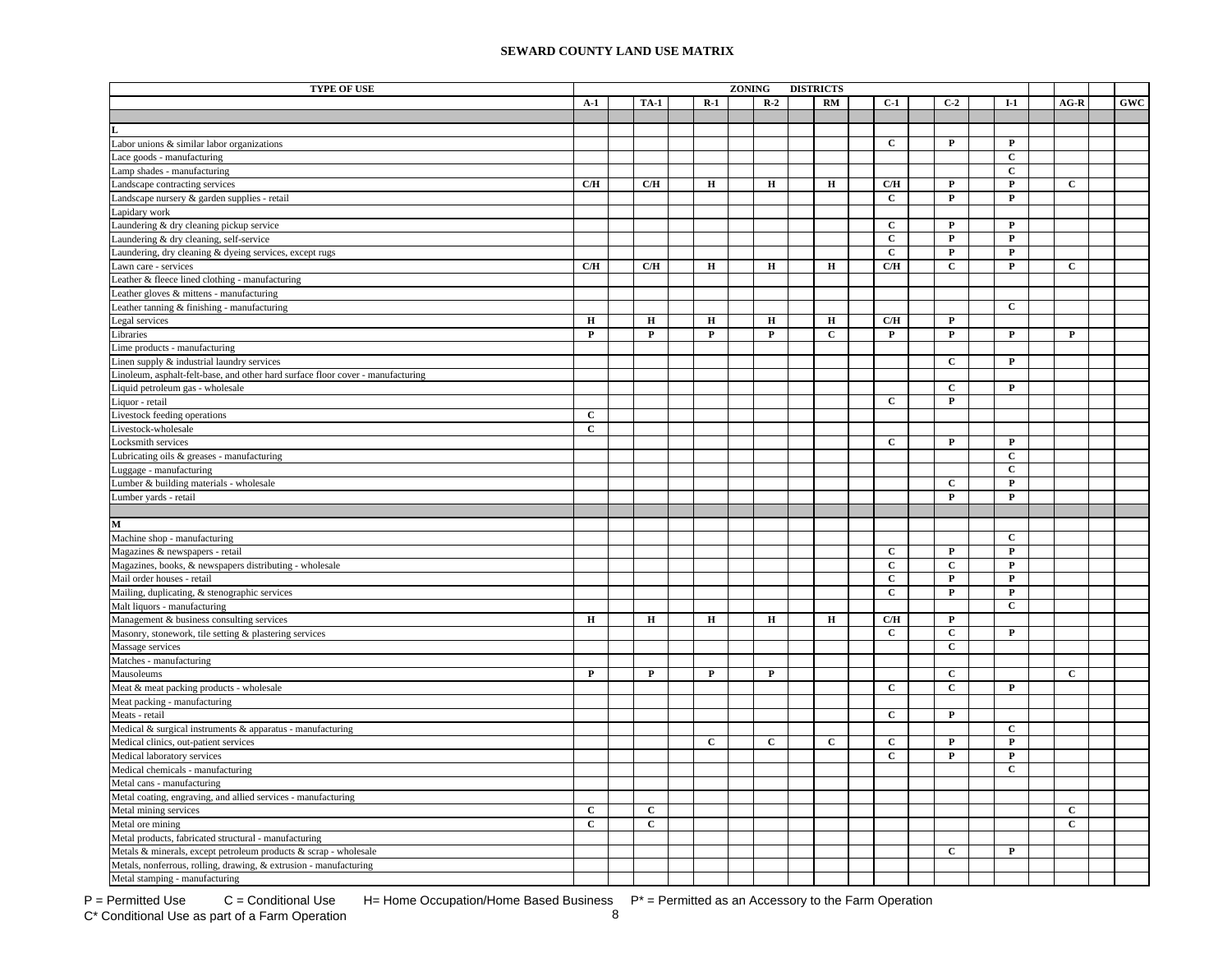| <b>TYPE OF USE</b>                                                                  |                  |              |                         | <b>ZONING</b> |              | <b>DISTRICTS</b> |              |                |                |                         |              |            |
|-------------------------------------------------------------------------------------|------------------|--------------|-------------------------|---------------|--------------|------------------|--------------|----------------|----------------|-------------------------|--------------|------------|
|                                                                                     | $A-1$            | <b>TA-1</b>  | $R-1$                   |               | $R-2$        |                  | <b>RM</b>    | $C-1$          | $C-2$          | $I-1$                   | $AG-R$       | <b>GWC</b> |
| Metal working machinery & equipment - manufacturing                                 |                  |              |                         |               |              |                  |              |                |                |                         |              |            |
| Military administration or command centers                                          | $\mathbf P$      | $\mathbf{P}$ | $\mathbf P$             |               | $\mathbf{P}$ |                  | $\mathbf{C}$ | $\mathbf{C}$   | $\mathbf{P}$   | $\mathbf P$             | $\mathbf{P}$ |            |
| Military communication center                                                       | $\mathbf P$      | $\mathbf{P}$ | $\mathbf P$             |               | $\mathbf P$  |                  | $\mathbf C$  | $\mathbf C$    | $\mathbf P$    | $\mathbf P$             | $\mathbf{P}$ |            |
| Military defense installations                                                      | $\mathbf P$      | $\mathbf P$  | $\overline{\mathbf{P}}$ |               | $\mathbf P$  |                  | $\mathbf{C}$ | $\overline{c}$ | $\overline{P}$ | $\mathbf P$             | $\mathbf P$  |            |
| Military training bases                                                             | $\mathbf P$      | P            | $\mathbf P$             |               | $\mathbf P$  |                  | $\mathbf{C}$ | $\mathbf C$    | $\mathbf P$    | $\mathbf P$             | P            |            |
| Millwork - manufacturing                                                            |                  |              |                         |               |              |                  |              | $\mathbf{C}$   | $\mathbf C$    | $\mathbf C$             |              |            |
| Milk processing, fluid only                                                         |                  |              |                         |               |              |                  |              |                |                | $\mathbf C$             |              |            |
| Miniature golf                                                                      | $\mathbf P$      | $\mathbf{P}$ | $\mathbf P$             |               | $\mathbf{P}$ |                  | ${\bf P}$    | $\mathbf{P}$   | $\mathbf{C}$   |                         |              |            |
| Mining                                                                              | $\overline{c}$   | $\mathbf C$  |                         |               |              |                  |              |                |                |                         | $\mathbf{C}$ |            |
| Mobile home parks                                                                   |                  |              |                         |               |              |                  | $\mathbf C$  |                |                |                         |              |            |
| Mobile homes not on permanent foundation                                            |                  |              |                         |               |              |                  | ${\bf P}$    |                |                |                         |              |            |
| Manufactured homes on permanent foundation                                          | $\overline{C^*}$ |              |                         |               |              |                  | P            |                |                |                         |              |            |
| Mobile homes & accessories - retail                                                 |                  |              |                         |               |              |                  | P            |                |                | P                       |              |            |
| Monasteries                                                                         | P                | P            | P                       |               | P            |                  | P            | $\mathbf{C}$   | $\mathbf{C}$   |                         | P            |            |
| Monuments & historic sites                                                          | P                | $\mathbf{P}$ | $\mathbf{P}$            |               | $\mathbf P$  |                  | $\mathbf P$  | $\mathbf P$    | $\mathbf{P}$   | $\mathbf{P}$            | $\mathbf{P}$ |            |
| Monuments - retail                                                                  |                  |              |                         |               |              |                  |              | $\mathbf C$    | $\mathbf P$    | $\mathbf P$             |              |            |
| Mortician's goods - manufacturing                                                   |                  |              |                         |               |              |                  |              |                |                | $\mathbf C$             |              |            |
| Motels, hotels, & tourist courts                                                    |                  |              |                         |               |              |                  |              | $\mathbf{C}$   | $\mathbf{P}$   | $\mathbf{P}$            |              |            |
| Motion picture distribution services                                                |                  |              |                         |               |              |                  |              |                | $\mathbf{C}$   | $\mathbf P$             |              |            |
| Motion picture production studios                                                   |                  |              |                         |               |              |                  |              |                | $\mathbf{C}$   | $\mathbf C$             |              |            |
| Motorcycle & bicycle sales, rental & service                                        |                  |              |                         |               |              |                  |              |                | $\mathbf{P}$   | $\mathbf{P}$            |              |            |
| Motor freight garaging & equipment maintenance                                      |                  |              |                         |               |              |                  |              | $\mathbf C$    | $\mathbf C$    | $\mathbf P$             |              |            |
| Motor freight terminals                                                             | $\overline{c}$   | $\mathbf C$  |                         |               |              |                  |              | $\overline{c}$ | $\overline{c}$ | $\overline{\mathbf{P}}$ |              |            |
| Mortuary, funeral & crematory services                                              | $\overline{c}$   | P            |                         |               |              |                  |              |                | $\overline{c}$ |                         |              |            |
| Museums                                                                             | $\mathbf P$      | $\mathbf P$  | $\mathbf P$             |               | $\mathbf P$  |                  | $\mathbf{C}$ | $\mathbf P$    | $\mathbf C$    | $\mathbf P$             | $\mathbf C$  |            |
| Musical instruments & supplies - retail                                             |                  |              |                         |               |              |                  |              |                | $\mathbf{P}$   | $\mathbf P$             |              |            |
| Musical instruments & parts - manufacturing                                         |                  |              |                         |               |              |                  |              |                |                | $\mathbf C$             |              |            |
|                                                                                     |                  |              |                         |               |              |                  |              |                |                |                         |              |            |
|                                                                                     |                  |              |                         |               |              |                  |              |                |                |                         |              |            |
| Newspaper & magazines - retail                                                      |                  |              |                         |               |              |                  |              | $\mathbf{C}$   | $\mathbf{P}$   | $\mathbf P$             |              |            |
| Newspapers, books & magazines distribution - wholesale                              |                  |              |                         |               |              |                  |              | $\mathbf C$    | $\mathbf{C}$   | $\mathbf{P}$            |              |            |
| Newspapers publishing & printing                                                    |                  |              |                         |               |              |                  |              | $\mathbf C$    | $\mathbf{P}$   | $\mathbf{P}$            |              |            |
| News syndicate services                                                             |                  |              |                         |               |              |                  |              | $\mathbf{C}$   | $\mathbf P$    | $\mathbf{P}$            |              |            |
| Nonmetallic mining, except fuel - services                                          |                  |              |                         |               |              |                  |              |                |                |                         |              |            |
| Noodles, macaroni, spaghetti & vermicelli - manufacturing                           |                  |              |                         |               |              |                  |              |                |                | C                       |              |            |
| Notions, dry goods - wholesale                                                      |                  |              |                         |               |              |                  |              | $\mathbf{C}$   | $\mathbf{C}$   | $\mathbf P$             |              |            |
| Novelties, gifts & souvenirs - retail                                               |                  |              |                         |               |              |                  |              |                | $\mathbf{P}$   |                         |              |            |
| Nursery stock farms                                                                 | $\mathbf C$      | $\mathbf P$  |                         |               |              |                  |              |                |                |                         |              |            |
| Nursing, convalescent & rest home services                                          | $\overline{c}$   | $\mathbf{P}$ | $\mathbf{C}$            |               | $\mathbf{C}$ |                  | $\mathbf{C}$ | $\mathbf{C}$   | $\mathbf{C}$   |                         |              |            |
| Nuts, bolts, screws, rivets, & washers, & screw machine products - manufacturing    |                  |              |                         |               |              |                  |              |                |                |                         |              |            |
|                                                                                     |                  |              |                         |               |              |                  |              |                |                |                         |              |            |
|                                                                                     |                  |              |                         |               |              |                  |              |                |                |                         |              |            |
| Office & store fixtures, partitions, shelving, & lockers - manufacturing            |                  |              |                         |               |              |                  |              |                |                | C                       |              |            |
| Office, computing & accounting machines - manufacturing                             |                  |              |                         |               |              |                  |              |                |                | $\overline{c}$          |              |            |
| Office furniture - manufacturing                                                    |                  |              |                         |               |              |                  |              |                |                | $\overline{c}$          |              |            |
| Oilcloth, plastic fabric & vinyl products - manufacturing                           |                  |              |                         |               |              |                  |              |                |                |                         |              |            |
| Ophthalmic goods - manufacturing                                                    |                  |              |                         |               |              |                  |              |                |                | $\mathbf{C}$            |              |            |
| Optical goods, hearing aids, orthopedic appliances & other similar devices - retail |                  |              |                         |               |              |                  |              | $\mathbf{C}$   | $\mathbf P$    | $\mathbf P$             |              |            |
| Optical instruments & lenses - manufacturing                                        |                  |              |                         |               |              |                  |              | $\mathbf{C}$   |                | $\mathbf C$             |              |            |
| Optometrists, chiropractors & other similar health services                         |                  | $\mathbf{C}$ | $\mathbf{C}$            |               | $\mathbf{C}$ |                  | $\mathbf{C}$ | $\mathbf{C}$   | $\mathbf{P}$   | $\mathbf{P}$            |              |            |
| Ornamental iron works - manufacturing                                               |                  |              |                         |               |              |                  |              | $\mathbf{C}$   |                | $\mathbf{C}$            |              |            |
| Orthopedic, prosthetic $\&$ surgical appliances $\&$ supplies - manufacturing       |                  |              |                         |               |              |                  |              | $\mathbf{C}$   |                | $\mathbf{C}$            |              |            |
|                                                                                     |                  |              |                         |               |              |                  |              |                |                |                         |              |            |
|                                                                                     |                  |              |                         |               |              |                  |              |                |                |                         |              |            |
| Packing & crating services                                                          |                  |              |                         |               |              |                  |              | С              | $\mathbf{C}$   | $\mathbf{P}$            |              |            |
| Padding & upholstery filling - manufacturing                                        |                  |              |                         |               |              |                  |              | С              |                | $\mathbf{C}$            |              |            |
| Paint, glass, & wallpaper - retail                                                  |                  |              |                         |               |              |                  |              | $\mathbf C$    | $\mathbf{P}$   |                         |              |            |

P = Permitted Use  $C =$  Conditional Use H= Home Occupation/Home Based Business  $P^* =$  Permitted as an Accessory to the Farm Operation<br>C\* Conditional Use as part of a Farm Operation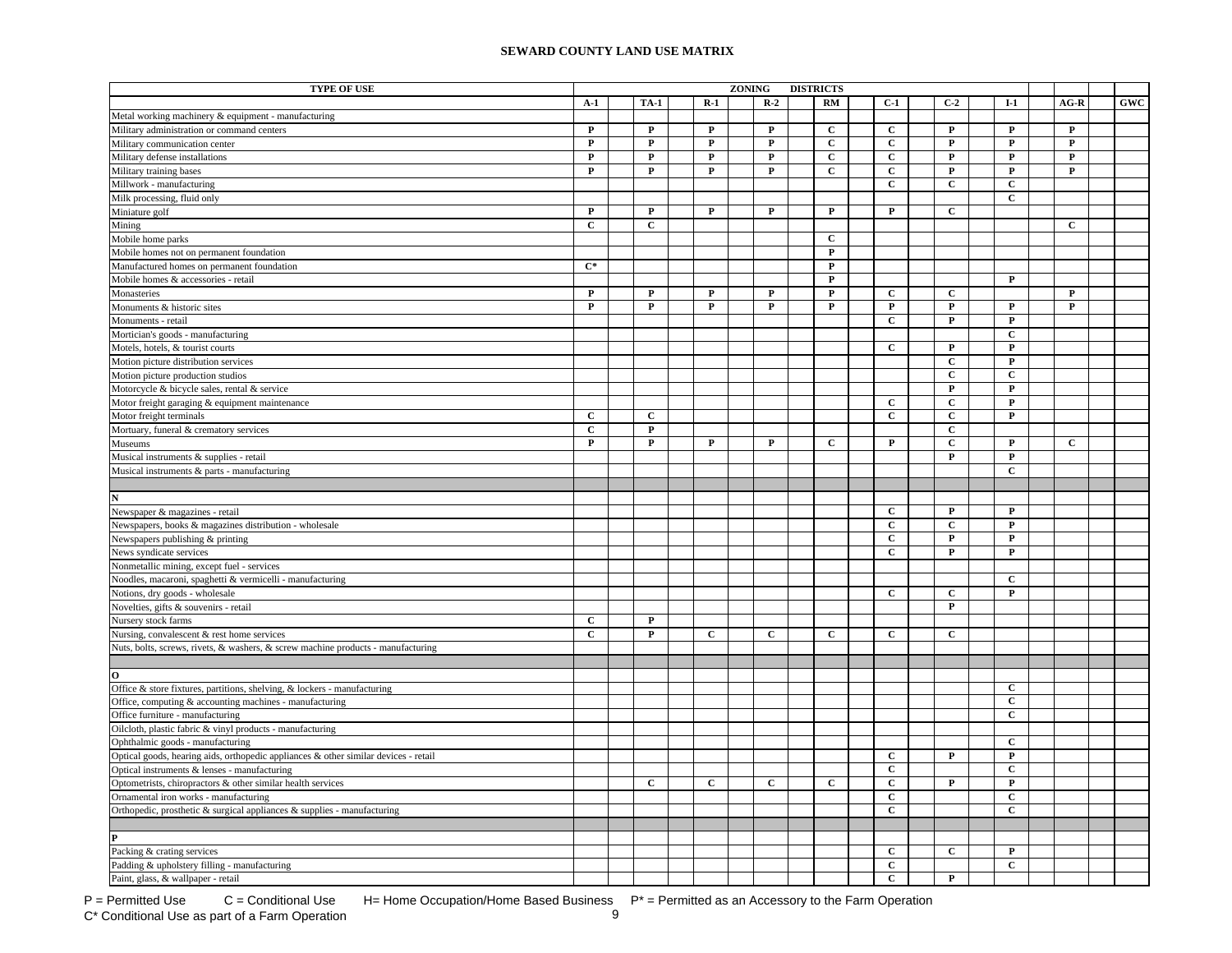| <b>TYPE OF USE</b>                                                                                         |              |                |              | <b>ZONING</b> |             | <b>DISTRICTS</b> |              |                |                |              |                |            |
|------------------------------------------------------------------------------------------------------------|--------------|----------------|--------------|---------------|-------------|------------------|--------------|----------------|----------------|--------------|----------------|------------|
|                                                                                                            | $A-1$        | <b>TA-1</b>    | $R-1$        |               | $R-2$       |                  | RM           | $C-1$          | $C-2$          | $I-1$        | $AG-R$         | <b>GWC</b> |
| Painting & paper hanging services                                                                          |              |                |              |               |             |                  |              | $\mathbf{C}$   | $\mathbf{P}$   | P            |                |            |
| Paints, varnishes, lacquers, enamels, and allied products - manufactured                                   |              |                |              |               |             |                  |              |                |                |              |                |            |
| Paper & paper products - wholesale                                                                         |              |                |              |               |             |                  |              | $\mathbf{C}$   | $\mathbf{C}$   | $\mathbf P$  |                |            |
| Paperbound containers & boxes - manufacturing                                                              |              |                |              |               |             |                  |              |                |                | $\mathbf C$  |                |            |
| Paperboard - manufacturing                                                                                 |              |                |              |               |             |                  |              | $\mathbf{C}$   |                | $\mathbf C$  |                |            |
| Paper coating & glazing - manufacturing                                                                    |              |                |              |               |             |                  |              | $\mathbf C$    |                | $\mathbf C$  |                |            |
| Paper, except building paper - manufacturing                                                               |              |                |              |               |             |                  |              | $\mathbf C$    |                | $\mathbf C$  |                |            |
| Paper hanging & painting services                                                                          |              |                |              |               |             |                  |              | $\mathbf C$    | $\mathbf P$    | $\mathbf{P}$ |                |            |
| Parasols, umbrellas & canes - manufacturing                                                                |              |                |              |               |             |                  |              |                |                |              |                |            |
| Parks, public                                                                                              | $\mathbf P$  | $\mathbf P$    | $\mathbf P$  |               | ${\bf P}$   |                  | $\mathbf P$  | $\mathbf{P}$   | $\mathbf{C}$   | $\mathbf P$  | $\overline{c}$ |            |
| Partitions, shelving, lockers & office & store fixtures - manufacturing                                    |              |                |              |               |             |                  |              |                |                | $\mathbf{C}$ |                |            |
| Paunch manure - application, incorporation, stockpiling, disposal                                          | $\mathbf{C}$ | $\mathbf{C}$   |              |               |             |                  |              |                |                |              |                |            |
| Periodicals, publishing & printing                                                                         | C/H          | C/H            |              |               |             |                  |              | C              | $\mathbf{C}$   | P            |                |            |
| Petroleum bulk stations & terminal - wholesale                                                             | $\mathbf{C}$ | $\mathbf{C}$   |              |               |             |                  |              |                | $\mathbf{C}$   | $\mathbf C$  |                |            |
| Petroleum pipeline R/W                                                                                     | P            | $\mathbf{P}$   | $\mathbf{P}$ |               | $\mathbf P$ |                  | $\mathbf{P}$ | $\mathbf{P}$   | $\mathbf{P}$   | $\mathbf{P}$ |                |            |
|                                                                                                            | $\mathbf{P}$ | $\mathbf P$    |              |               |             |                  |              |                | $\mathbf{C}$   | $\mathbf{C}$ |                |            |
| Petroleum pressure control stations                                                                        |              |                |              |               |             |                  |              |                |                |              |                |            |
| Petroleum (crude) & gas field services                                                                     | $\mathbf C$  | $\mathbf P$    |              |               |             |                  |              |                | $\mathbf{C}$   | $\mathbf{C}$ |                |            |
| Petroleum (crude) & natural gas drilling                                                                   | $\mathbf{C}$ | $\mathbf{C}$   |              |               |             |                  |              |                |                | $\mathbf{C}$ |                |            |
| Petroleum refining                                                                                         | $\mathbf C$  | $\mathbf C$    |              |               |             |                  |              |                |                | $\mathbf{C}$ |                |            |
| Pets & pet grooming - retail                                                                               | $\bf H$      | $\bf H$        | н            |               | Н           |                  |              |                | $\mathbf P$    | P            |                |            |
| Pharmaceutical preparations - manufacturing                                                                |              |                |              |               |             |                  |              |                |                | $\mathbf C$  |                |            |
| Photocopying & blue printing services                                                                      |              |                |              |               |             |                  |              | $\mathbf{C}$   | $\mathbf P$    | $\mathbf P$  |                |            |
| Photoengraving                                                                                             |              |                |              |               |             |                  |              | $\mathbf C$    | $\mathbf P$    | ${\bf P}$    |                |            |
| Photofinishing services                                                                                    |              |                |              |               |             |                  |              | $\mathbf C$    | $\mathbf P$    | $\mathbf P$  |                |            |
| Photographic equipment & supplies - manufacturing                                                          |              |                |              |               |             |                  |              | $\mathbf C$    |                | $\mathbf C$  |                |            |
| Photographic studios & services                                                                            | $\mathbf H$  | $\mathbf H$    |              |               |             |                  |              | $\mathbf{C}$   | $\mathbf{P}$   | $\mathbf{P}$ |                |            |
| Photographic supplies & cameras - retail                                                                   | $\mathbf C$  | $\overline{c}$ |              |               |             |                  |              | $\overline{c}$ | $\overline{P}$ | ${\bf P}$    |                |            |
| Physicians' services                                                                                       | н            | $\mathbf H$    | н            |               | н           |                  | Н            | $\mathbf{C}$   | $\mathbf P$    | P            |                |            |
| Planetarium                                                                                                | P            | $\mathbf P$    | P            |               | P           |                  | С            | $\mathbf P$    | $\mathbf C$    | P            | $\mathbf{C}$   |            |
| Planing mills, general - manufacturing                                                                     |              |                |              |               |             |                  |              | $\mathbf{C}$   | $\mathbf{C}$   | $\mathbf{C}$ |                |            |
| Planning, architectural & engineering professional services                                                | $\mathbf H$  | $\mathbf H$    | $\mathbf H$  |               | $\mathbf H$ |                  | $\mathbf H$  | $\mathbf H$    | P              | P            |                |            |
| Plastering, masonry, stone work & tile setting services                                                    | $\mathbf{C}$ | $\mathbf{C}$   |              |               |             |                  |              | $\mathbf{C}$   | $\mathbf{C}$   | $\mathbf{C}$ |                |            |
| Plastic fabric, vinyl products & oilcloth - manufacturing                                                  |              |                |              |               |             |                  |              |                |                |              |                |            |
| Plastic materials & synthetic resins, synthetic rubber, synthetic & other manmad materials - manufacturing |              |                |              |               |             |                  |              |                |                |              |                |            |
| Plastic products - manufacturing                                                                           |              |                |              |               |             |                  |              |                |                |              |                |            |
| Playfields & athletic fields                                                                               | ${\bf P}$    | $\mathbf P$    | $\mathbf P$  |               | $\mathbf P$ |                  | P            | ${\bf P}$      | $\mathbf C$    | P            | $\mathbf c$    |            |
| Playgrounds                                                                                                | ${\bf P}$    | $\mathbf P$    | $\mathbf P$  |               | ${\bf P}$   |                  | $\mathbf P$  | ${\bf P}$      | $\mathbf{C}$   | $\mathbf P$  | $\mathbf C$    |            |
| Play lot or tot lot                                                                                        | $\mathbf P$  | $\mathbf P$    | $\mathbf P$  |               | $\mathbf P$ |                  | $\mathbf{P}$ | $\mathbf P$    | $\mathbf C$    | P            | $\mathbf{C}$   |            |
| Pleating, decorative & novelty stitching & tucking for the trade - manufacturing                           |              |                |              |               |             |                  |              | $\mathbf{C}$   |                | $\mathbf C$  |                |            |
| Plumbing & heating equipment & supplies - retail                                                           |              |                |              |               |             |                  |              | $\mathbf{C}$   | $\mathbf{P}$   | P            |                |            |
| Plumbing fixtures & heating apparatus (except electrical) - manufacturing                                  |              |                |              |               |             |                  |              | $\mathbf{C}$   |                | $\mathbf C$  |                |            |
| Plumbing, heating, & air conditioning contracting services                                                 | $\mathbf H$  | $\mathbf H$    | $\mathbf H$  |               | $\mathbf H$ |                  | $\bf H$      | $\mathbf{C}$   | $\mathbf P$    | $\mathbf{P}$ |                |            |
| Plywood & veneer - manufacturing                                                                           |              |                |              |               |             |                  |              |                |                |              |                |            |
| Police protection & related activities                                                                     | $\mathbf P$  | $\mathbf P$    | P            |               | $\mathbf P$ |                  | P            | $\mathbf{P}$   | $\mathbf{P}$   | P            | ${\bf P}$      |            |
| Porcelain electrical supplies - manufacturing                                                              |              |                |              |               |             |                  |              |                |                | $\mathbf C$  |                |            |
| Postal services                                                                                            | P            | $\mathbf{P}$   | P            |               | $\mathbf P$ |                  | P            | $\mathbf P$    | $\mathbf P$    | P            | P              |            |
| Pottery - manufacturing                                                                                    |              |                |              |               |             |                  |              | $\mathbf C$    |                | $\mathbf C$  |                |            |
| Poultry & eggs - retail                                                                                    |              |                |              |               |             |                  |              | $\mathbf C$    | $\mathbf{P}$   | $\mathbf{P}$ |                |            |
| Poultry & poultry products - wholesale                                                                     |              |                |              |               |             |                  |              | $\mathbf C$    | $\mathbf C$    | P            |                |            |
| Poultry & small game dressing & packing                                                                    |              |                |              |               |             |                  |              | $\mathbf{C}$   | $\mathbf C$    | $\mathbf{P}$ |                |            |
|                                                                                                            | $\mathbf{C}$ |                |              |               |             |                  |              |                |                |              |                |            |
| Poultry hatchery services                                                                                  |              |                |              |               |             |                  |              |                |                |              |                |            |
| Prefabricating wooden buildings & structural members - manufacturing                                       |              |                |              |               |             |                  |              | $\mathbf{C}$   |                | $\mathbf{C}$ |                |            |
| Preserving & canning of fruits, vegetables & seafood's - manufacturing                                     |              |                |              |               |             |                  |              |                |                | $\mathbf C$  |                |            |
| Pressed & molded pulp goods - manufacturing                                                                |              |                |              |               |             |                  |              |                |                | $\mathbf C$  |                |            |
| Pressing, alteration & garment repair services                                                             |              |                |              |               |             |                  |              | $\mathbf{C}$   | P              | P            |                |            |
| Primary smelting & refining of nonferrous metals - manufacturing                                           |              |                |              |               |             |                  |              |                |                |              |                |            |

P = Permitted Use  $C =$  Conditional Use H= Home Occupation/Home Based Business  $P^* =$  Permitted as an Accessory to the Farm Operation<br>C\* Conditional Use as part of a Farm Operation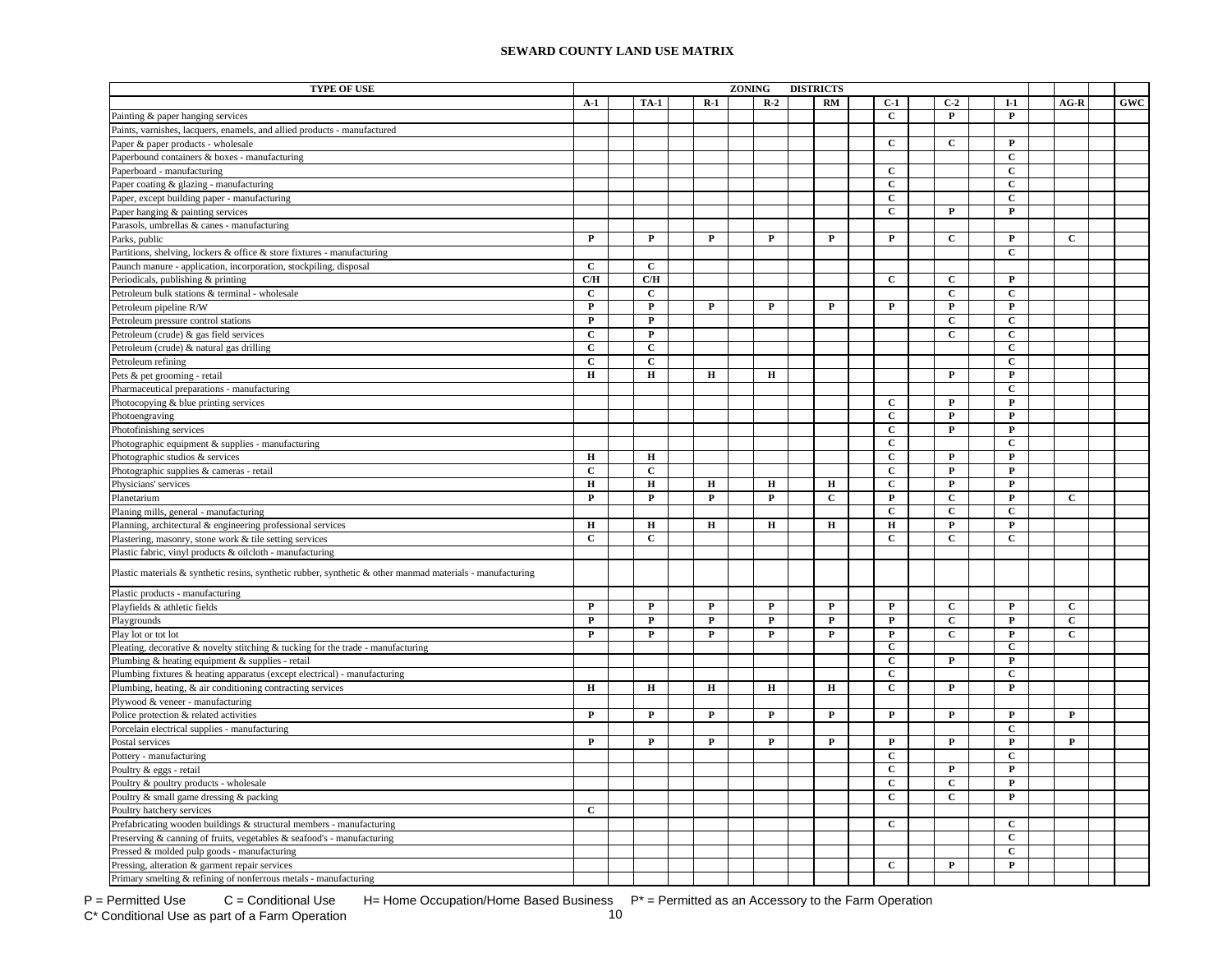| <b>TYPE OF USE</b>                                                          |                |                |              | ZONING |              | <b>DISTRICTS</b> |                |                         |                         |              |     |
|-----------------------------------------------------------------------------|----------------|----------------|--------------|--------|--------------|------------------|----------------|-------------------------|-------------------------|--------------|-----|
|                                                                             | $A-1$          | <b>TA-1</b>    | $R-1$        |        | $R-2$        | RM               | $C-1$          | $C-2$                   | $I-1$                   | $AG-R$       | GWC |
| Printing ink - manufacturing                                                |                |                |              |        |              |                  |                |                         |                         |              |     |
| Printing, commercial                                                        |                |                |              |        |              |                  | $\mathbf{C}$   | $\mathbf{P}$            | P                       |              |     |
| Printing & publishing of books                                              |                |                |              |        |              |                  | $\mathbf{C}$   | $\mathbf{C}$            | $\mathbf{P}$            |              |     |
| Printing & publishing of newspapers                                         | C/H            | C/H            |              |        |              |                  | $\mathbf{C}$   | $\mathbf{C}$            | P                       |              |     |
| Printing & publishing of periodicals                                        |                |                |              |        |              |                  | $\mathbf{C}$   | $\mathbf C$             | $\mathbf P$             |              |     |
| Prisons                                                                     | $\mathbf{P}$   | $\mathbf P$    |              |        |              |                  |                | $\mathbf{C}$            | P                       |              |     |
| Private clubs                                                               | $\mathbf C$    | $\mathbf{C}$   |              |        |              |                  | $\mathbf{C}$   | $\mathbf C$             | $\mathbf C$             |              |     |
| Processing waste & recovering fibers & flock - manufacturing                |                |                |              |        |              |                  |                |                         | $\mathbf{C}$            |              |     |
| Professional membership organizations                                       | $\mathbf H$    | $\mathbf H$    | $\mathbf H$  |        | $\mathbf H$  | Н                | C/H            | $\mathbf P$             |                         |              |     |
| Pulp - manufacturing                                                        |                |                |              |        |              |                  |                |                         |                         |              |     |
|                                                                             |                |                |              |        |              |                  |                |                         |                         |              |     |
| Q                                                                           |                |                |              |        |              |                  |                |                         |                         |              |     |
| Quarrying, gravel, sand & dirt                                              | $\mathbf{C}$   | $\mathbf{C}$   |              |        |              |                  |                |                         |                         | C            |     |
| Quarrying, stone                                                            | $\mathbf{C}$   | $\mathbf{C}$   |              |        |              |                  |                |                         |                         | $\mathbf{C}$ |     |
|                                                                             |                |                |              |        |              |                  |                |                         |                         |              |     |
| $\mathbf R$                                                                 |                |                |              |        |              |                  |                |                         |                         |              |     |
| Race tracks & courses - animals                                             | $\mathbf{C}$   | $\mathbf{C}$   |              |        |              |                  |                | $\mathbf{C}$            | $\mathbf{C}$            |              |     |
| Race tracks & courses - vehicle                                             | $\mathbf C$    | $\mathbf{C}$   |              |        |              |                  |                | C                       | C                       |              |     |
| Radioactive materials processing & storage - manufacturing                  |                |                |              |        |              |                  |                |                         |                         |              |     |
| Radioactive waste materials disposal                                        |                |                |              |        |              |                  |                |                         |                         |              |     |
| Radio broadcasting studios                                                  |                |                |              |        |              |                  | $\mathbf{C}$   | $\mathbf{P}$            | $\mathbf{P}$            |              |     |
| Radios, television, phonographs, recorders & tape players - manufacturing   |                |                |              |        |              |                  |                |                         | $\mathbf{C}$            |              |     |
| Radios, televisions, phonographs, recorders, & tape players repair services |                |                |              |        |              |                  | $\mathbf{C}$   | $\mathbf{P}$            | $\mathbf P$             |              |     |
| Radios, televisions, phonographs, recorders & tape players - retail         |                |                |              |        |              |                  | $\mathbf{C}$   | P                       | P                       |              |     |
| Radio transmitting stations & towers                                        | $\mathbf C$    | $\mathbf C$    |              |        |              |                  |                | $\mathbf{C}$            | $\mathbf C$             | $\mathbf C$  |     |
| Railroad equipment & maintenance yard                                       |                | $\mathbf c$    |              |        |              |                  |                |                         |                         |              |     |
| Railroad - equipment - manufacturing                                        |                |                |              |        |              |                  |                |                         |                         |              |     |
| Railroad freight terminals                                                  | $\mathbf{C}$   | $\mathbf{C}$   |              |        |              |                  |                |                         | $\mathbf P$             |              |     |
| Railroad passenger terminals                                                | $\mathbf C$    | $\mathbf C$    |              |        |              |                  |                |                         | ${\bf P}$               |              |     |
| Railroad right-of-way                                                       | $\mathbf{P}$   | $\mathbf P$    |              |        |              |                  | $\mathbf{P}$   | $\mathbf{P}$            | $\mathbf P$             |              |     |
| Railroad switching yards                                                    | $\overline{c}$ | $\overline{c}$ |              |        |              |                  |                |                         |                         |              |     |
| Raincoats & other waterproof outer garments - manufacturing                 |                |                |              |        |              |                  |                |                         |                         |              |     |
| Real estate agents, brokers & management services                           | C/H            | C/H            | $\mathbf H$  |        | $\bf H$      | Н                | C/H            | $\mathbf P$             | $\mathbf P$             |              |     |
| Reclaiming rubber                                                           |                |                |              |        |              |                  |                |                         |                         |              |     |
| Recreational vehicles & equipment - manufacturing                           |                |                |              |        |              |                  |                |                         | C                       |              |     |
| Recreational vehicles & equipment - retail                                  |                |                |              |        |              |                  | $\mathbf{C}$   | $\mathbf{P}$            | $\mathbf{P}$            |              |     |
| Recreation centers                                                          | $\mathbf P$    | $\mathbf P$    | P            |        | $\mathbf{P}$ | $\mathbf P$      | $\mathbf{P}$   | $\mathbf{C}$            | $\mathbf{P}$            | $\mathbf{C}$ |     |
| Rectories                                                                   | $\mathbf P$    | $\mathbf{P}$   | P            |        | $\mathbf{P}$ | $\mathbf{P}$     | $\mathbf{C}$   | $\mathbf{C}$            |                         | $\mathbf P$  |     |
| Recycling center                                                            | $\mathbf{C}$   | $\mathbf{C}$   |              |        |              |                  | $\mathbf C$    | $\mathbf{C}$            | $\mathbf{C}$            |              |     |
| Refining & smelting (primary) of nonferrous metals                          |                |                |              |        |              |                  |                |                         |                         |              |     |
| Refining of petroleum                                                       |                |                |              |        |              |                  | $\mathbf C$    |                         | $\mathbf{C}$            |              |     |
| Refrigerated warehousing (except food lockers)                              |                |                |              |        |              |                  | $\mathbf C$    |                         | $\mathbf c$             |              |     |
| Refuse incineration                                                         |                |                |              |        |              |                  | $\mathbf{C}$   |                         | $\mathbf{C}$            |              |     |
| Religious camps & retreats                                                  | $\mathbf{P}$   | $\mathbf{P}$   |              |        |              |                  |                | $\mathbf C$             |                         | $\mathbf{C}$ |     |
| Research, development & testing services                                    | $\mathbf{C}$   | $\mathbf{C}$   |              |        |              |                  | $\mathbf{C}$   | $\mathbf P$             | $\mathbf P$             |              |     |
| Resorts (general)                                                           | $\mathbf C$    | $\mathbf{C}$   |              |        |              |                  | $\mathbf C$    | $\mathbf{C}$            |                         | $\mathbf{C}$ |     |
| Rest, nursing, & convalescent home services                                 |                | $\mathbf C$    | $\mathbf{C}$ |        | $\mathbf C$  | С                | $\mathbf C$    | $\mathbf C$             |                         |              |     |
| Restaurants                                                                 |                |                |              |        |              |                  | $\overline{c}$ | $\overline{\mathbf{P}}$ | $\overline{\mathbf{P}}$ |              |     |
| Restaurants, drive-in                                                       |                |                |              |        |              |                  | $\overline{c}$ | $\mathbf P$             | $\mathbf P$             |              |     |
| Retirement homes                                                            |                | $\mathbf C$    | $\mathbf C$  |        | $\mathbf C$  | $\mathbf C$      | $\mathbf C$    | $\mathbf C$             |                         |              |     |
| Reupholstery & furniture repair services                                    |                |                |              |        |              |                  | $\mathbf{C}$   | $\mathbf{C}$            | P                       |              |     |
| Rice milling                                                                |                |                |              |        |              |                  |                |                         |                         |              |     |
| Riding stables & acadamies                                                  | $\mathbf P$    |                |              |        |              |                  |                | $\mathbf{C}$            |                         |              |     |
| Road maintenance yards                                                      | $\mathbf P$    | $\mathbf{P}$   |              |        |              |                  | $\mathbf{C}$   | $\mathbf{P}$            | $\mathbf{P}$            |              |     |
| Roadside stands offering agricultural products for sale on the premises     | $\mathbf P$    | $\mathbf{P}$   | $\mathbf{C}$ |        |              | $\mathbf{C}$     | $\mathbf{C}$   | $\mathbf{P}$            | $\mathbf P$             | P            |     |
| Roller skating rinks - indoor                                               |                |                |              |        |              |                  |                | $\mathbf C$             |                         |              |     |
| Rolling, drawing, & extrusion of nonferrous metals - manufacturing          |                |                |              |        |              |                  |                |                         |                         |              |     |

 $P =$  Permitted Use  $C =$  Conditional Use H= Home Occupation/Home Based Business  $P^* =$  Permitted as an Accessory to the Farm Operation C\* Conditional Use as part of a Farm Operation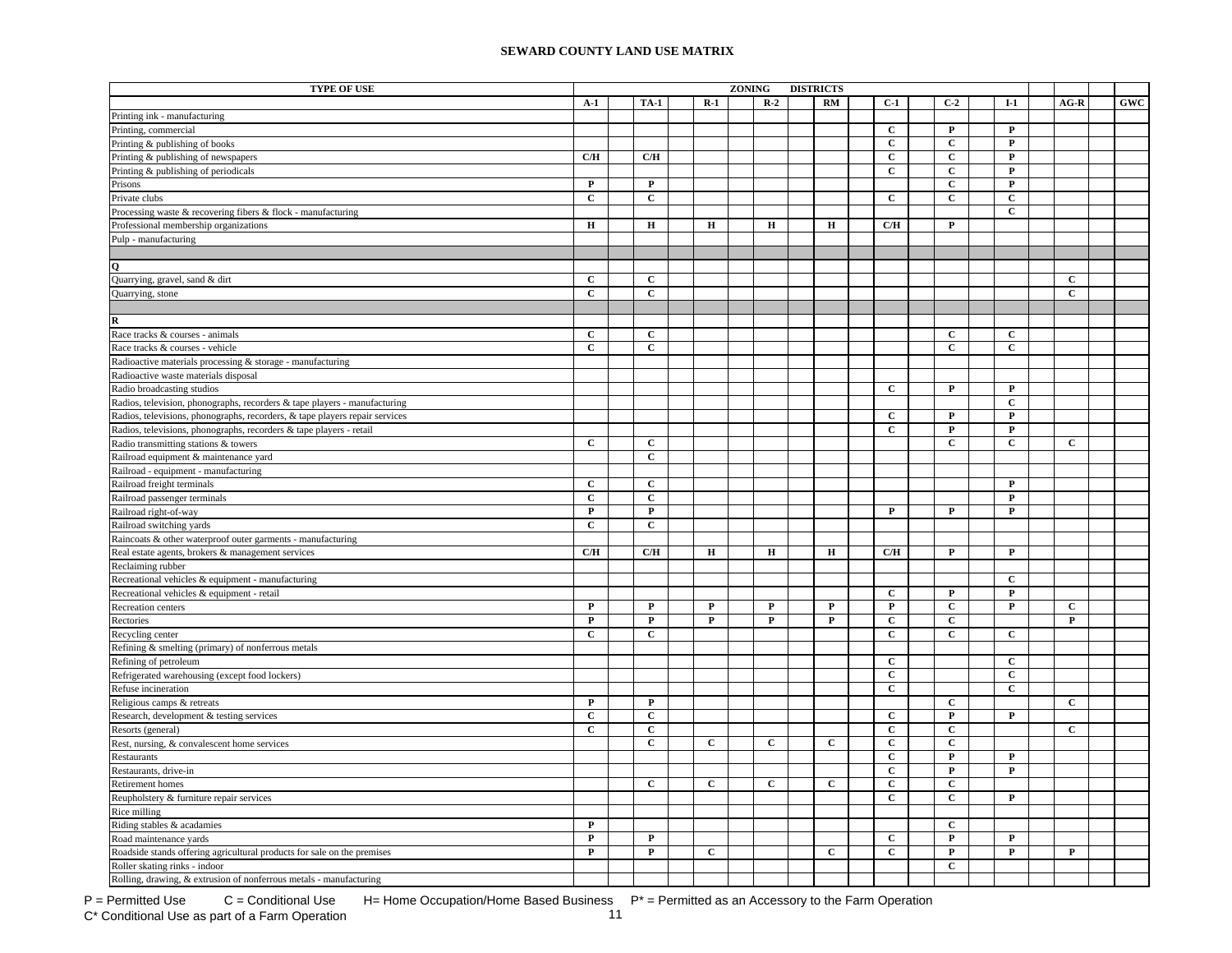| <b>TYPE OF USE</b>                                                              |                         |                |              | <b>ZONING</b><br><b>DISTRICTS</b> |              |  |              |  |                |  |                |  |                |                |            |
|---------------------------------------------------------------------------------|-------------------------|----------------|--------------|-----------------------------------|--------------|--|--------------|--|----------------|--|----------------|--|----------------|----------------|------------|
|                                                                                 | $A-1$                   | <b>TA-1</b>    | $R-1$        |                                   | $R-2$        |  | <b>RM</b>    |  | $C-1$          |  | $C-2$          |  | $I-1$          | $AG-R$         | <b>GWC</b> |
| Rolling of ferrous metals, blast furnaces & steel works                         |                         |                |              |                                   |              |  |              |  |                |  |                |  |                |                |            |
| Roofing & sheet metal contracting services                                      |                         |                |              |                                   |              |  |              |  |                |  | $\mathbf{P}$   |  |                |                |            |
| Rooming & boarding houses                                                       |                         | $\mathbf{C}$   | $\mathbf{C}$ |                                   | $\mathbf C$  |  | $\mathbf c$  |  | $\mathbf{C}$   |  |                |  |                | C              |            |
| Rubber footwear - manufacturing                                                 |                         |                |              |                                   |              |  |              |  |                |  |                |  | $\mathbf{C}$   |                |            |
| Rug & carpet cleaning & repair services                                         |                         |                |              |                                   |              |  |              |  | $\mathbf{C}$   |  | $\mathbf P$    |  | $\mathbf P$    |                |            |
| Rug & carpet - manufacturing                                                    |                         |                |              |                                   |              |  |              |  | $\mathbf{C}$   |  |                |  | $\mathbf C$    |                |            |
|                                                                                 |                         |                |              |                                   |              |  |              |  |                |  |                |  |                |                |            |
|                                                                                 |                         |                |              |                                   |              |  |              |  |                |  |                |  |                |                |            |
| Salvage yard                                                                    | C                       | $\mathbf C$    |              |                                   |              |  |              |  | $\mathbf C$    |  |                |  |                |                |            |
| Sand & gravel quarrying                                                         | $\overline{c}$          | $\overline{c}$ |              |                                   |              |  |              |  |                |  |                |  |                | $\overline{c}$ |            |
| Sanitary landfill                                                               | $\mathbf C$             |                |              |                                   |              |  |              |  |                |  |                |  |                |                |            |
| Sanitary paper products - manufacturing                                         |                         |                |              |                                   |              |  |              |  |                |  |                |  | $\mathbf{C}$   |                |            |
| Sausages & other prepared meat products - manufacturing                         | $P^* / H$               | $P^* / H$      |              |                                   |              |  |              |  |                |  |                |  |                |                |            |
| Sawmills, general - manufacturing                                               | $\mathbf{C}$            | $\mathbf{C}$   |              |                                   |              |  |              |  |                |  |                |  | $\mathbf{C}$   | $\mathbf{P}$   |            |
| Schools, art                                                                    | $\mathbf P$             | $\mathbf{P}$   |              |                                   |              |  |              |  | ${\bf P}$      |  | $\mathbf{C}$   |  | $\mathbf{P}$   | $\mathbf P$    |            |
| Schools, barber                                                                 | ${\bf P}$               | $\mathbf{P}$   |              |                                   |              |  |              |  | $\mathbf{P}$   |  | $\mathbf{C}$   |  | $\mathbf{P}$   | $\mathbf{P}$   |            |
| Schools, beauty                                                                 | $\mathbf{P}$            | $\mathbf{P}$   |              |                                   |              |  |              |  | $\mathbf P$    |  | $\mathbf{C}$   |  | $\mathbf{P}$   | $\mathbf{P}$   |            |
|                                                                                 | $\mathbf P$             | P              |              |                                   |              |  |              |  | $\mathbf P$    |  | $\mathbf{C}$   |  | P              | P              |            |
| Schools, business                                                               | $\mathbf P$             | $\mathbf P$    |              |                                   |              |  |              |  | $\mathbf P$    |  | $\mathbf{C}$   |  | $\mathbf P$    | $\mathbf P$    |            |
| Schools, colleges<br>Schools, computer                                          | $\mathbf P$             | $\mathbf P$    |              |                                   |              |  |              |  | P              |  | $\mathbf{C}$   |  | $\mathbf{P}$   | P              |            |
|                                                                                 | $\mathbf{P}$            | $\mathbf{P}$   |              |                                   |              |  |              |  | ${\bf P}$      |  | $\mathbf{C}$   |  | $\mathbf{P}$   | $\mathbf{P}$   |            |
| Schools, correspondence                                                         | $\mathbf P$             | $\mathbf{P}$   |              |                                   |              |  |              |  | $\mathbf P$    |  | $\mathbf C$    |  |                | $\mathbf{P}$   |            |
| Schools, dancing                                                                | $\mathbf P$             | $\mathbf{P}$   | $\mathbf P$  |                                   | $\mathbf{C}$ |  | $\mathbf{C}$ |  | $\mathbf P$    |  | $\overline{c}$ |  | $\mathbf{C}$   | $\mathbf C$    |            |
| Schools, day care                                                               | $\mathbf P$             | $\mathbf P$    |              |                                   |              |  |              |  | $\mathbf P$    |  | $\mathbf C$    |  | $\mathbf{P}$   | $\mathbf P$    |            |
| Schools, driving                                                                | $\mathbf P$             | $\mathbf P$    |              |                                   |              |  |              |  |                |  | $\mathbf C$    |  | $\mathbf P$    | $\mathbf P$    |            |
| Schools, junior college                                                         |                         |                |              |                                   |              |  |              |  | $\mathbf P$    |  |                |  |                |                |            |
| Schools, music                                                                  | ${\bf P}$               | $\mathbf P$    |              |                                   |              |  |              |  | $\mathbf P$    |  | $\mathbf C$    |  | $\mathbf P$    | $\mathbf P$    |            |
| Schools, nursery                                                                | $\mathbf P$             | $\mathbf P$    | $\mathbf P$  |                                   | $\mathbf P$  |  | $\mathbf C$  |  | $\mathbf P$    |  | $\mathbf C$    |  | $\mathbf C$    | $\mathbf P$    |            |
| Schools, pre-primary                                                            | $\mathbf P$             | $\mathbf P$    | $\mathbf P$  |                                   | $\mathbf P$  |  | $\mathbf{C}$ |  | ${\bf P}$      |  | $\mathbf{C}$   |  | $\mathbf{C}$   | $\mathbf{C}$   |            |
| Schools, primary                                                                | $\mathbf P$             | $\mathbf{P}$   | $\mathbf{P}$ |                                   | ${\bf P}$    |  | $\mathbf{P}$ |  | $\mathbf P$    |  | $\overline{c}$ |  |                | P              |            |
| Schools, professional                                                           | $\mathbf P$             | $\mathbf{P}$   |              |                                   |              |  |              |  | $\mathbf{P}$   |  | $\mathbf{C}$   |  |                | $\mathbf{P}$   |            |
| Schools, secondary                                                              | $\mathbf P$             | $\mathbf{P}$   | $\mathbf{P}$ |                                   | $\mathbf{P}$ |  | P            |  | $\mathbf{P}$   |  | $\mathbf{C}$   |  |                | $\mathbf{P}$   |            |
| Schools, stenographic                                                           | P                       | $\mathbf{P}$   |              |                                   |              |  |              |  | P              |  | $\mathbf{c}$   |  | P              | P              |            |
| Schools, technical                                                              | $\mathbf P$             | $\mathbf{P}$   |              |                                   |              |  |              |  | $\mathbf{P}$   |  | $\mathbf{C}$   |  | $\mathbf{P}$   | $\mathbf{P}$   |            |
| Schools, trade                                                                  | $\mathbf P$             | $\mathbf{P}$   |              |                                   |              |  |              |  | $\mathbf{P}$   |  | $\mathbf{C}$   |  | $\mathbf{P}$   | $\mathbf{P}$   |            |
| Schools, universities                                                           | $\mathbf P$             | $\mathbf{P}$   |              |                                   |              |  |              |  | $\mathbf P$    |  | $\mathbf{C}$   |  | $\mathbf{P}$   | $\mathbf{P}$   |            |
| Schools, vocational                                                             | $\mathbf P$             | $\mathbf{P}$   |              |                                   |              |  |              |  | $\mathbf P$    |  | $\mathbf{C}$   |  | $\mathbf P$    | $\mathbf{P}$   |            |
| Scientific & educational research services                                      | $\mathbf P$             | $\mathbf{P}$   |              |                                   |              |  |              |  | $\mathbf{C}$   |  | $\mathbf{P}$   |  | P              |                |            |
| Scrap & waste materials, nonmetallic - wholesale                                |                         |                |              |                                   |              |  |              |  |                |  |                |  | $\mathbf P$    |                |            |
| Screw machine products & bolts, nuts, screws, rivets, & washers - manufacturing |                         |                |              |                                   |              |  |              |  |                |  |                |  |                |                |            |
| Secondary smelting & refining of nonferrous metals - manufacturing              |                         |                |              |                                   |              |  |              |  | $\mathbf C$    |  |                |  |                |                |            |
| Second hand merchandise - retail                                                |                         |                |              |                                   |              |  |              |  | $\mathbf{C}$   |  | $\mathbf P$    |  |                |                |            |
| Seed treating                                                                   | $\mathbf P$             | $\mathbf P$    |              |                                   |              |  |              |  | $\mathbf C$    |  |                |  |                |                |            |
| Seed and feed sales                                                             | $\mathbf{P}/\mathbf{H}$ | P/H            |              |                                   |              |  |              |  | $\mathbf C$    |  | $\mathbf P$    |  | $\mathbf P$    | $\mathbf P$    |            |
| Sewage pressure control stations                                                | $\mathbf C$             | $\mathbf C$    |              |                                   |              |  |              |  |                |  |                |  |                |                |            |
| Sewage sludge drying beds                                                       | $\mathbf{C}$            | $\overline{c}$ |              |                                   |              |  |              |  |                |  |                |  |                |                |            |
| Sewage treatment facilities                                                     | $\overline{c}$          | $\overline{c}$ |              |                                   |              |  |              |  | $\overline{c}$ |  | $\overline{c}$ |  | $\overline{c}$ |                |            |
| Shades & venetian blinds - manufacturing                                        |                         |                |              |                                   |              |  |              |  |                |  |                |  |                |                |            |
| Sheet metal & roofing contracting services                                      |                         |                |              |                                   |              |  |              |  |                |  | P              |  | $\mathbf{P}$   |                |            |
| Shelving, partitions, lockers, & office & store fixture - manufacturing         |                         |                |              |                                   |              |  |              |  |                |  |                |  | $\mathbf{C}$   |                |            |
| Shoe repair, shoe shining, & hat cleaning services                              |                         |                |              |                                   |              |  |              |  | $\mathbf{C}$   |  | $\mathbf{P}$   |  | $\mathbf{P}$   |                |            |
| Shoes - manufacturing                                                           |                         |                |              |                                   |              |  |              |  |                |  |                |  | $\mathbf{C}$   |                |            |
| Shoes - retail                                                                  |                         |                |              |                                   |              |  |              |  | $\mathbf{C}$   |  | $\mathbf{P}$   |  |                |                |            |
| Shoes - wholesale                                                               |                         |                |              |                                   |              |  |              |  | $\mathbf{C}$   |  | $\mathbf C$    |  | $\mathbf{P}$   |                |            |
| Shortening, table oils, margarine, & other edible fats & oils - manufacturing   |                         |                |              |                                   |              |  |              |  | $\mathbf{C}$   |  |                |  |                |                |            |
| Signs & advertising displays - manufacturing                                    |                         |                |              |                                   |              |  |              |  |                |  |                |  | C              |                |            |
| Silverware & plated ware - manufacturing                                        |                         |                |              |                                   |              |  |              |  |                |  |                |  |                |                |            |
| Skeet & trap shooting ranges                                                    | $\mathbf{C}$            | $\mathbf{C}$   |              |                                   |              |  |              |  |                |  |                |  | $\mathbf{C}$   | $\mathbf{C}$   |            |

P = Permitted Use  $C =$  Conditional Use H= Home Occupation/Home Based Business  $P^* =$  Permitted as an Accessory to the Farm Operation<br>C\* Conditional Use as part of a Farm Operation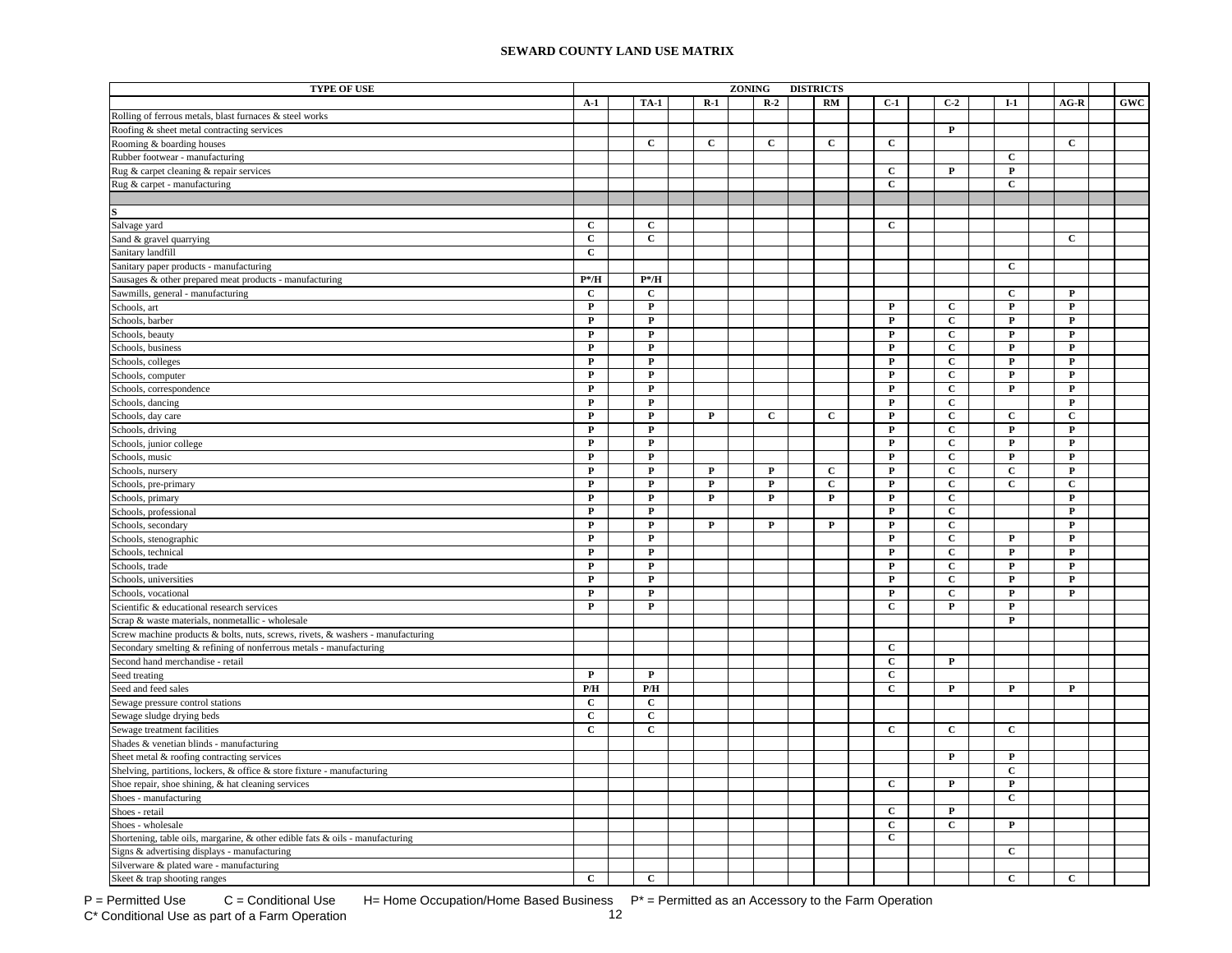| <b>TYPE OF USE</b>                                                                                        |              |                |              | <b>ZONING</b> |             | <b>DISTRICTS</b> |                         |  |                |  |              |  |              |     |
|-----------------------------------------------------------------------------------------------------------|--------------|----------------|--------------|---------------|-------------|------------------|-------------------------|--|----------------|--|--------------|--|--------------|-----|
|                                                                                                           | $A-1$        | <b>TA-1</b>    | $R-1$        |               | $R-2$       | <b>RM</b>        | $C-1$                   |  | $C-2$          |  | $I-1$        |  | $AG-R$       | GWC |
| Sludge, municipal waste - application, incorporation, stockpiling, disposal                               |              |                |              |               |             |                  |                         |  |                |  |              |  |              |     |
| Smelting & refining (primary) of nonferrous metals                                                        |              |                |              |               |             |                  |                         |  |                |  |              |  |              |     |
| Smelting & refining (secondary) of nonferrous metals                                                      |              |                |              |               |             |                  |                         |  |                |  |              |  |              |     |
| Soaps & detergents (except specialty cleaners) - manufacturing                                            |              |                |              |               |             |                  |                         |  |                |  |              |  |              |     |
| Social, civic & fraternal associations                                                                    | $\mathbf P$  | $\mathbf P$    |              |               |             |                  | $\mathbf{C}$            |  | $\mathbf{P}$   |  |              |  |              |     |
| Social correctional, treatment & counseling services                                                      |              |                |              |               |             |                  |                         |  | $\overline{P}$ |  | ${\bf P}$    |  |              |     |
| Solid waste transfer stations                                                                             | $\mathbf C$  | $\mathbf C$    |              |               |             |                  |                         |  |                |  | $\mathbf{C}$ |  |              |     |
| Sorority & fraternity houses                                                                              | $\mathbf P$  | $\mathbf P$    | $\mathbf P$  |               | $\mathbf P$ | $\mathbf P$      | $\mathbf{C}$            |  |                |  |              |  |              |     |
| Souvenirs, gifts, novelties - retail                                                                      |              |                |              |               |             |                  |                         |  | $\mathbf{P}$   |  |              |  |              |     |
| Soybean oil milling                                                                                       | $\mathbf C$  | $\mathbf C$    |              |               |             |                  | $\mathbf{C}$            |  |                |  | $\mathbf C$  |  |              |     |
| Sporting, toys, amusement & athletic goods - manufacturing                                                |              |                |              |               |             |                  |                         |  |                |  | $\mathbf{C}$ |  |              |     |
| Sporting goods - retail                                                                                   |              |                |              |               |             |                  |                         |  | $\mathbf{P}$   |  |              |  |              |     |
| Stadiums                                                                                                  | $\mathbf{P}$ | P              | $\mathbf{P}$ |               | P           | P                | P                       |  | $\mathbf{C}$   |  | P            |  | C            |     |
| Stationery - retail                                                                                       |              |                |              |               |             |                  | $\mathbf{C}$            |  | $\mathbf P$    |  |              |  |              |     |
| Steel pipe & tubes - manufacturing                                                                        |              |                |              |               |             |                  |                         |  |                |  | $\mathbf{P}$ |  |              |     |
| Steel wire drawing, steel nails & spikes - manufacturing                                                  |              |                |              |               |             |                  |                         |  |                |  | P            |  |              |     |
| Steel works, blast furnaces & the rolling of ferrous metals                                               |              |                |              |               |             |                  |                         |  |                |  | P            |  |              |     |
| Stenographic, duplicating, & mailing services                                                             |              |                |              |               |             |                  |                         |  | P              |  | $\mathbf{P}$ |  |              |     |
| Stock yards                                                                                               | $\mathbf{C}$ | $\mathbf{C}$   |              |               |             |                  |                         |  |                |  |              |  |              |     |
| Stone products & cut stone - manufacturing                                                                |              |                |              |               |             |                  |                         |  |                |  | $\mathbf{C}$ |  |              |     |
| Stone - quarrying                                                                                         | $\mathbf c$  | $\mathbf{C}$   |              |               |             |                  |                         |  |                |  |              |  | $\mathbf{C}$ |     |
| Stone work, masonry, title setting, & plastering services                                                 | $\mathbf H$  | $\mathbf H$    |              |               |             |                  |                         |  | $\mathbf{C}$   |  | $\mathbf{C}$ |  |              |     |
| Storage - mini                                                                                            |              |                |              |               |             |                  | $\mathbf{C}$            |  | $\mathbf C$    |  | $\mathbf{C}$ |  |              |     |
| Storage & warehousing of nonhazardous products                                                            | $\mathbf{C}$ | $\mathbf C$    |              |               |             |                  | $\mathbf{C}$            |  | $\mathbf{C}$   |  | $\mathbf{C}$ |  |              |     |
| Storage & warehousing of hazardous products                                                               |              |                |              |               |             |                  |                         |  |                |  | $\mathbf C$  |  |              |     |
| Storage & warehousing of household goods                                                                  | $\mathbf{C}$ | $\overline{c}$ |              |               |             |                  | $\overline{c}$          |  | $\overline{c}$ |  | $\mathbf{C}$ |  |              |     |
| Store & office fixtures, lockers, partitions & shelving - manufacturing                                   |              |                |              |               |             |                  |                         |  |                |  | $\mathbf C$  |  |              |     |
| Sugar refining - manufacturing                                                                            |              |                |              |               |             |                  |                         |  |                |  |              |  |              |     |
| Surgical & medical instruments & apparatus - manufacturing                                                |              |                |              |               |             |                  |                         |  |                |  | $\mathbf{C}$ |  |              |     |
| Swimming clubs                                                                                            | P            | $\mathbf{P}$   | $\mathbf{P}$ |               | $\mathbf P$ | $\mathbf{P}$     | $\mathbf{P}$            |  | $\mathbf{C}$   |  | $\mathbf{P}$ |  | $\mathbf{C}$ |     |
| Synagogues, churches, & temples                                                                           | P            | $\mathbf P$    | $\mathbf{P}$ |               | P           | $\mathbf{P}$     | $\mathbf{P}$            |  | ${\bf P}$      |  |              |  | $\mathbf{P}$ |     |
| Synthetic, resins, synthetic rubber, plastic materials, synthetic & other manmade fibers (except glass) - |              |                |              |               |             |                  |                         |  |                |  |              |  |              |     |
| manufacturing                                                                                             |              |                |              |               |             |                  |                         |  |                |  |              |  |              |     |
|                                                                                                           |              |                |              |               |             |                  |                         |  |                |  |              |  |              |     |
|                                                                                                           |              |                |              |               |             |                  |                         |  |                |  |              |  |              |     |
| Tailoring (custom)                                                                                        |              |                |              |               |             |                  | $\mathbf{C}$            |  | $\mathbf{P}$   |  | $\mathbf{P}$ |  |              |     |
| Taverns                                                                                                   |              |                |              |               |             |                  | $\mathbf{C}$            |  | P              |  | $\mathbf{P}$ |  |              |     |
| Taxcicab dispatch                                                                                         |              |                |              |               |             |                  |                         |  |                |  | P            |  |              |     |
| Taxicab garaging & maintenance                                                                            |              |                |              |               |             |                  |                         |  |                |  | P            |  |              |     |
| Telephone business office                                                                                 |              |                |              |               |             |                  | $\mathbf{C}$            |  | $\mathbf P$    |  | P            |  |              |     |
| Telephone exchange stations                                                                               | $\mathbf{P}$ | $\mathbf{P}$   |              |               |             |                  | $\mathbf{C}$            |  | $\mathbf{C}$   |  | $\mathbf P$  |  |              |     |
| Telephone maintenance yard                                                                                | ${\bf P}$    | $\mathbf P$    |              |               |             |                  | $\mathbf C$             |  |                |  | ${\bf P}$    |  |              |     |
| Telephone relay towers                                                                                    | $\mathbf C$  | $\mathbf C$    |              |               |             |                  | $\mathbf C$             |  | $\mathbf C$    |  | $\mathbf C$  |  | $\mathbf C$  |     |
| Television broadcasting studios                                                                           |              |                |              |               |             |                  | $\mathbf C$             |  |                |  | $\mathbf P$  |  |              |     |
| Television, radios, phonographs, recorders & tape players - manufacturing                                 |              |                |              |               |             |                  |                         |  |                |  | $\mathbf C$  |  |              |     |
| Television, radios, phonographs, recorders & tape players repair services                                 |              |                |              |               |             |                  | $\mathbf C$             |  | $\mathbf P$    |  | $\mathbf P$  |  |              |     |
| Television, radios, phonographs, recorders, & tape players - retail                                       |              |                |              |               |             |                  | $\mathbf C$             |  | $\mathbf P$    |  | $\mathbf P$  |  |              |     |
| Television transmitting stations & relay towers                                                           | $\mathbf C$  | $\mathbf C$    |              |               |             |                  | $\mathbf{C}$            |  | $\overline{c}$ |  | $\mathbf C$  |  | $\mathbf C$  |     |
| Temples, churches, & synagogues                                                                           | $\mathbf P$  | $\mathbf P$    | $\mathbf P$  |               | $\mathbf P$ | $\mathbf P$      | $\mathbf{P}$            |  | $\mathbf P$    |  |              |  | $\mathbf{P}$ |     |
| Tennis clubs                                                                                              | $\mathbf P$  | $\mathbf P$    | $\mathbf C$  |               | $\mathbf C$ | $\mathbf P$      | $\overline{\mathbf{P}}$ |  | $\overline{c}$ |  | $\mathbf P$  |  |              |     |
| Textile bags - manufacturing                                                                              |              |                |              |               |             |                  |                         |  |                |  |              |  |              |     |
|                                                                                                           | $\mathbf C$  | $\mathbf C$    |              |               |             |                  | $\mathbf{C}$            |  | $\mathbf{P}$   |  | $\mathbf P$  |  |              |     |
| Testing, research, & development services                                                                 |              |                |              |               |             |                  |                         |  | $\mathbf{P}$   |  | $\mathbf P$  |  |              |     |
| Theaters, legitimate                                                                                      |              |                |              |               |             |                  |                         |  | $\mathbf{P}$   |  | $\mathbf P$  |  |              |     |
| Theaters, motion picture, indoor                                                                          | $\mathbf{C}$ | $\mathbf{C}$   |              |               |             |                  |                         |  | $\mathbf{C}$   |  | $\mathbf{P}$ |  |              |     |
| Theaters, motion picture, outdoor                                                                         |              |                |              |               |             |                  |                         |  |                |  | $\mathbf C$  |  |              |     |
| Threads & yarns - manufacturing                                                                           |              |                |              |               |             |                  |                         |  | $\mathbf{C}$   |  | $\mathbf{C}$ |  |              |     |
| Tile setting, masonry, plastering & stone work services                                                   |              |                |              |               |             |                  |                         |  |                |  |              |  |              |     |

P = Permitted Use  $C =$  Conditional Use H= Home Occupation/Home Based Business  $P^* =$  Permitted as an Accessory to the Farm Operation  $C^*$  Conditional Use as part of a Farm Operation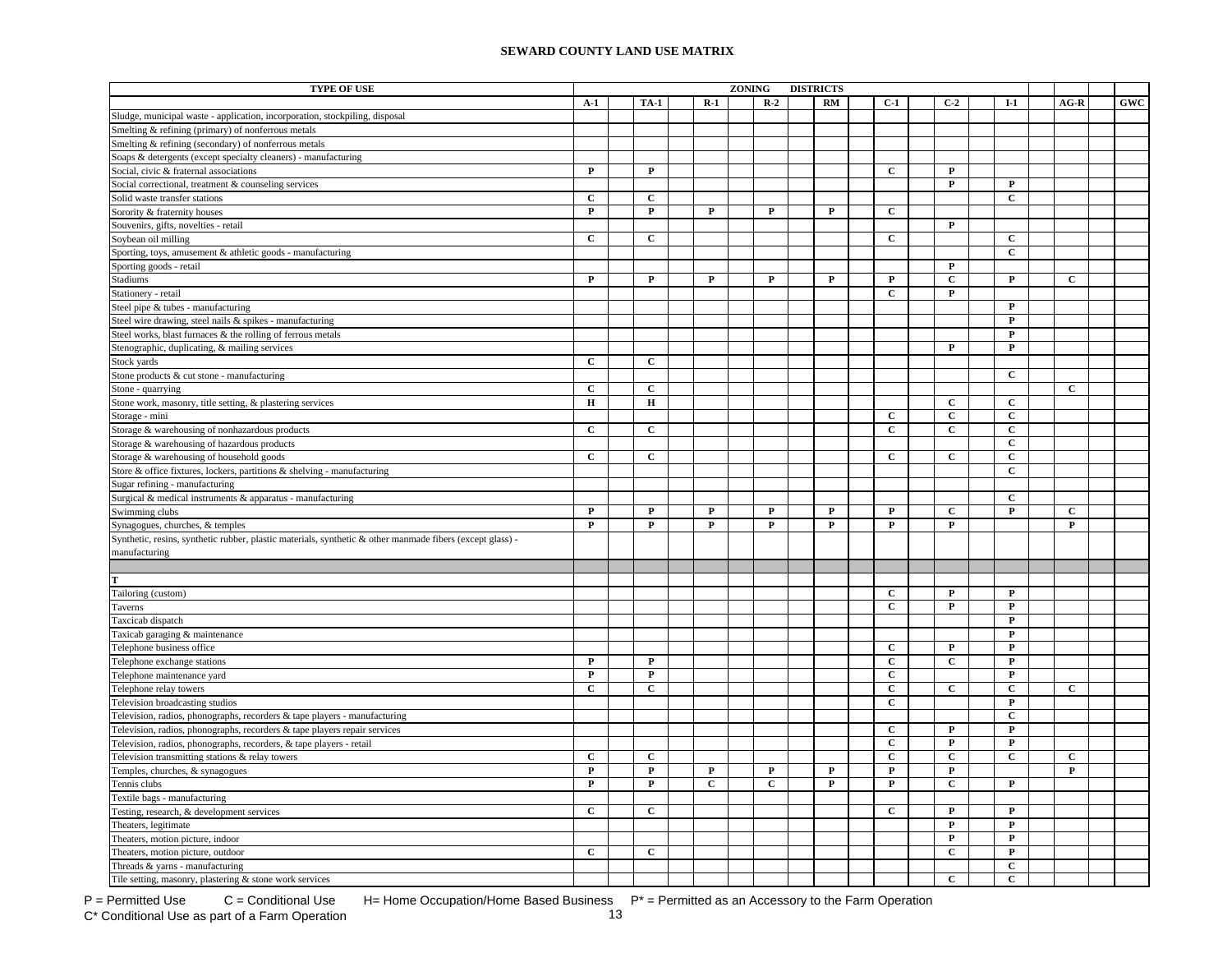| <b>TYPE OF USE</b>                                                                                 | ZONING<br><b>DISTRICTS</b> |  |                         |  |              |  |             |  |    |  |                |                |                |                |            |
|----------------------------------------------------------------------------------------------------|----------------------------|--|-------------------------|--|--------------|--|-------------|--|----|--|----------------|----------------|----------------|----------------|------------|
|                                                                                                    | $A-1$                      |  | <b>TA-1</b>             |  | $R-1$        |  | $R-2$       |  | RM |  | $C-1$          | $C-2$          | $I-1$          | $AG-R$         | <b>GWC</b> |
| Tire cord & fabric - manufacturing                                                                 |                            |  |                         |  |              |  |             |  |    |  |                |                | $\mathbf{C}$   |                |            |
| Tire & inner tubes - manufacturing                                                                 |                            |  |                         |  |              |  |             |  |    |  |                |                | $\mathbf{C}$   |                |            |
| Tires & inner tubes - wholesale                                                                    |                            |  |                         |  |              |  |             |  |    |  |                | $\mathbf{C}$   | $\mathbf{P}$   |                |            |
| Title abstracting services                                                                         |                            |  | $\mathbf H$             |  | $\bf H$      |  | $\bf H$     |  | н  |  | $\mathbf{C}$   | $\mathbf{P}$   |                |                |            |
| Tobacco & tobacco products - wholesale                                                             |                            |  |                         |  |              |  |             |  |    |  |                | $\mathbf C$    | $\mathbf{P}$   |                |            |
| Tobacco & snuff - manufacturing                                                                    |                            |  |                         |  |              |  |             |  |    |  |                |                |                |                |            |
| Tobacco leaf - wholesale                                                                           |                            |  |                         |  |              |  |             |  |    |  |                | $\mathbf C$    | $\mathbf{P}$   |                |            |
| Tobacco stemming & redrying                                                                        |                            |  |                         |  |              |  |             |  |    |  |                |                |                |                |            |
| Tot lot or play lot                                                                                | $\mathbf{P}$               |  | $\mathbf{P}$            |  | $\mathbf P$  |  | $\mathbf P$ |  | P  |  | P              | $\mathbf{C}$   | P              | $\mathbf{C}$   |            |
| Tourist courts, hotels, & motels                                                                   |                            |  |                         |  |              |  |             |  |    |  | $\mathbf C$    | $\mathbf P$    | $\mathbf{P}$   |                |            |
| Toys, amusement, sporting & athletic goods - manufacturing                                         |                            |  |                         |  |              |  |             |  |    |  |                |                | $\mathbf C$    |                |            |
| Transportation equipment and supplies (except motor vehicles)                                      |                            |  |                         |  |              |  |             |  |    |  |                | $\overline{P}$ | $\overline{P}$ |                |            |
| Trap & skeet shooting ranges                                                                       | $\mathbf C$                |  | $\mathbf C$             |  |              |  |             |  |    |  |                |                | $\overline{c}$ | $\overline{c}$ |            |
| Travel arranging services                                                                          | $\mathbf H$                |  | $\bf H$                 |  | $\mathbf H$  |  | $\mathbf H$ |  | н  |  | $\mathbf{C}$   | $\mathbf P$    |                |                |            |
| Truck & automobile rental services                                                                 |                            |  |                         |  |              |  |             |  |    |  | $\mathbf{C}$   | $\mathbf P$    | $\mathbf{P}$   |                |            |
| Truck wash services                                                                                | $\mathbf{C}$               |  | $\mathbf{C}$            |  |              |  |             |  |    |  | $\mathbf{C}$   | $\mathbf{C}$   | $\mathbf{P}$   |                |            |
| Turbines & engines - manufacturing                                                                 |                            |  |                         |  |              |  |             |  |    |  |                |                | $\mathbf{C}$   |                |            |
|                                                                                                    |                            |  |                         |  |              |  |             |  |    |  |                |                |                |                |            |
|                                                                                                    |                            |  |                         |  |              |  |             |  |    |  |                |                |                |                |            |
| Utility substations, pumping station, water reservoir & telephone exchange                         | $\mathbf P$                |  | $\mathbf{C}$            |  | $\mathbf{C}$ |  |             |  |    |  | $\mathbf{C}$   | $\mathbf{C}$   | $\mathbf{P}$   | $\mathbf{C}$   |            |
| Upholstery, draperies, & curtains - retail                                                         |                            |  |                         |  |              |  |             |  |    |  |                | $\mathbf{P}$   |                |                |            |
| Upholstery filling & padding - manufacturing                                                       |                            |  |                         |  |              |  |             |  |    |  |                |                | $\mathbf{C}$   |                |            |
|                                                                                                    |                            |  |                         |  |              |  |             |  |    |  |                |                |                |                |            |
|                                                                                                    |                            |  |                         |  |              |  |             |  |    |  |                |                |                |                |            |
| Variety & discount stores - retail                                                                 |                            |  |                         |  |              |  |             |  |    |  |                | $\mathbf P$    |                |                |            |
| Vegetable oil milling (except cottonseed & soybean)                                                | $\mathbf{C}$               |  | $\mathbf{C}$            |  |              |  |             |  |    |  |                | $\mathbf{C}$   | $\mathbf{C}$   |                |            |
| Veneer & plywood - manufacturing                                                                   |                            |  |                         |  |              |  |             |  |    |  | $\mathbf C$    |                |                |                |            |
| Vending machine operations - retail                                                                |                            |  |                         |  |              |  |             |  |    |  | $\mathbf{C}$   | $\mathbf P$    |                |                |            |
| Venetian blinds & shades - manufacturing                                                           |                            |  |                         |  |              |  |             |  |    |  | $\mathbf C$    |                |                |                |            |
| Veterinarian services                                                                              | $\mathbf{C}$               |  | $\mathbf C$             |  |              |  |             |  |    |  | $\mathbf C$    | $\mathbf C$    | $\mathbf P$    |                |            |
| Vinyl products, plastic fabric & oilcloth - manufacturing                                          |                            |  |                         |  |              |  |             |  |    |  |                |                |                |                |            |
| Vitreous china plumbing fixtures, china, earthward fillings & bathroom accessories - manufacturing |                            |  |                         |  |              |  |             |  |    |  |                |                |                |                |            |
| Vitreous china, table & kitchen articles - manufacturing                                           |                            |  |                         |  |              |  |             |  |    |  |                |                |                |                |            |
|                                                                                                    |                            |  |                         |  |              |  |             |  |    |  |                |                |                |                |            |
| W                                                                                                  |                            |  |                         |  |              |  |             |  |    |  |                |                |                |                |            |
| Wallpaper - manufacturing                                                                          |                            |  |                         |  |              |  |             |  |    |  |                |                | $\mathbf{C}$   |                |            |
| Wallpaper, paint & glass - retail                                                                  |                            |  |                         |  |              |  |             |  |    |  | $\mathbf{C}$   | $\mathbf{P}$   |                |                |            |
| Warehousing & storage of hazardous products                                                        |                            |  |                         |  |              |  |             |  |    |  | $\mathbf C$    |                |                |                |            |
| Warehousing & storage of nonhazardous products                                                     | $\mathbf{C}$               |  | $\mathbf{C}$            |  |              |  |             |  |    |  | $\mathbf C$    | $\mathbf C$    | $\mathbf{C}$   |                |            |
| Warehousing & storage of household goods                                                           | $\mathbf{C}$               |  | $\mathbf C$             |  |              |  |             |  |    |  | $\mathbf{C}$   | $\mathbf C$    | $\mathbf{C}$   |                |            |
| Watch, clock, & jewelry repair services                                                            | н                          |  | $\bf H$                 |  |              |  |             |  |    |  | C              | P              | P              |                |            |
| Watches, clocks, clock work operated devices & parts - manufacturing                               |                            |  |                         |  |              |  |             |  |    |  | $\mathbf C$    |                | $\mathbf C$    |                |            |
| Water storage                                                                                      | $\mathbf P$                |  | $\mathbf{P}$            |  | $\mathbf P$  |  | $\mathbf P$ |  |    |  | $\mathbf P$    | $\mathbf P$    | $\mathbf{P}$   | $\mathbf P$    |            |
| Water utility maintenance yard                                                                     | $\mathbf P$                |  | $\overline{\mathbf{P}}$ |  |              |  |             |  |    |  | $\mathbf{P}$   | $\overline{c}$ | ${\bf P}$      |                |            |
| Water well drilling services                                                                       | $\mathbf P$                |  | $\mathbf P$             |  |              |  |             |  |    |  | $\mathbf C$    | $\mathbf C$    | $\mathbf C$    |                |            |
| Welding & blacksmith services                                                                      | C/H                        |  | C/H                     |  |              |  |             |  |    |  | $\mathbf C$    |                | $\mathbf C$    |                |            |
| Welfare & charitable services                                                                      |                            |  |                         |  |              |  |             |  |    |  | $\mathbf C$    | $\mathbf P$    |                |                |            |
| Wet corn milling                                                                                   | $\mathbf C$                |  | $\mathbf C$             |  |              |  |             |  |    |  | $\mathbf C$    |                | $\mathbf C$    |                |            |
| Wind energy installation                                                                           | $\mathbf C$                |  | $\overline{c}$          |  |              |  |             |  |    |  | $\mathbf{C}$   | $\mathbf C$    | $\mathbf C$    | $\mathbf{C}$   |            |
| Wine, beer, & alcoholic beverages - wholesale                                                      |                            |  |                         |  |              |  |             |  |    |  | $\overline{c}$ | $\overline{c}$ | $\mathbf P$    |                |            |
| Wine, brandy, & brandy spirits - manufacturing                                                     |                            |  |                         |  |              |  |             |  |    |  |                |                | $\mathbf C$    |                |            |
| Wire products (fabricated) - manufacturing                                                         |                            |  |                         |  |              |  |             |  |    |  |                |                | $\mathbf C$    |                |            |
| Wooden containers - manufacturing                                                                  |                            |  |                         |  |              |  |             |  |    |  | $\mathbf{C}$   |                | $\mathbf{C}$   |                |            |
| Wool preserving - manufacturing                                                                    |                            |  |                         |  |              |  |             |  |    |  |                |                | $\mathbf{C}$   |                |            |
| Wool & mohair - wholesale                                                                          |                            |  |                         |  |              |  |             |  |    |  |                | $\mathbf{C}$   | $\mathbf{P}$   |                |            |
| Worm farms                                                                                         | $\mathbf{P}$               |  | $\mathbf{P}$            |  |              |  |             |  |    |  |                |                |                |                |            |
|                                                                                                    |                            |  |                         |  |              |  |             |  |    |  |                |                |                |                |            |

 $P =$  Permitted Use  $C =$  Conditional Use H= Home Occupation/Home Based Business  $P^* =$  Permitted as an Accessory to the Farm Operation<br>C\* Conditional Use as part of a Farm Operation